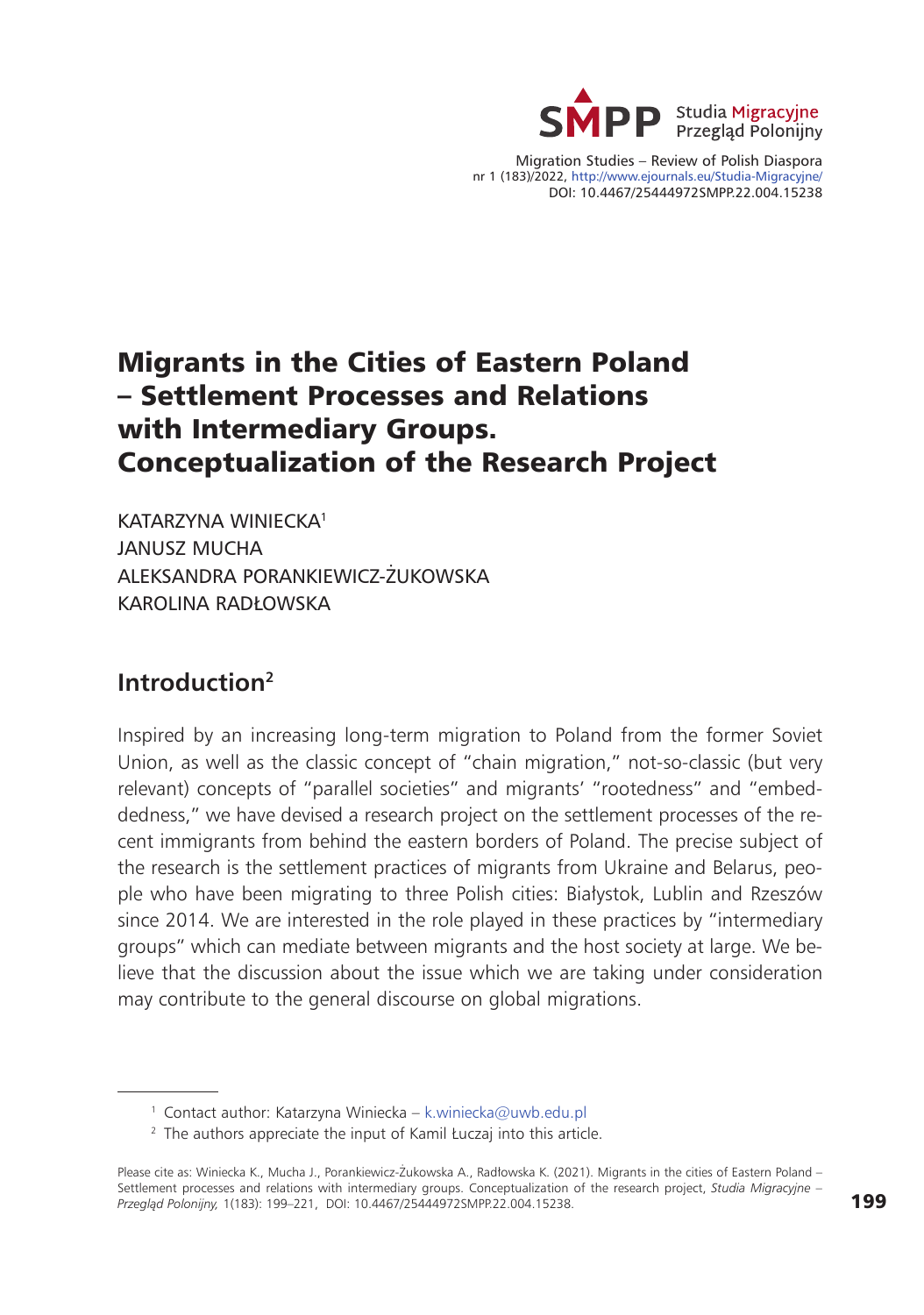## **Main goal of the project**

The main goal of this research project is the analysis of the settlement practices of Belarusians, Ukrainians and Crimean Tatars from the perspective of their relations with the intermediary groups they encounter in the cities of eastern Poland. We believe that the intermediary groups in the settlement process include: a) representatives of the dominant group in Polish society – their attitudes, including real practices, b) migrants from Ukraine and Belarus who had come to Poland earlier, after the dissolution of the USSR in 1991, c) indigenous national and ethnic minorities<sup>3</sup> (representatives of the Ukrainian and Belarusian minorities and Polish Tatars), d) related religious and ethnic groups (Greek Catholics, Orthodox, Muslims), e) important members of groups left behind in the country of origin, e.g. family members who often participate in the migrating decisions and provide various kinds of support). Groups of migrants taken into consideration include those who settled in Poland after 2014 as a result of the annexation of Crimea by the Russian Federation or following the crisis in eastern Ukraine and those who settled in Poland following the political developments in Belarus connected with the presidential elections of 9 August 2020. Other migrants considered are those who settled in Poland as a result of broadly conceived globalisation processes that brought on a long-term social and economic deterioration in former Soviet Republics combined with rising demand for staff in countries outside the Russian Federation and aging populations, like Poland, that were seeking to close "gaps" in particular sectors of the economy (Brunarska 2013; Dolińska 2017).

The research area has been defined as Białystok, Lublin and Rzeszów, partly because these cities are inhabited by numerous representatives of national and ethnic minorities who may be assumed to have created a kind of "domesticated environment" in terms of culture, ethnicity and religion (without going into more detail on the concepts of "culture", ethnicity" or "religion"). A control group will also be recruited in the three cities investigated.

The project focuses on the three largest cities in the region for another reason as well. This region also has a rich history of ethnic relations and, above all, the current public discourse on this part of Poland and its "Eastern" nature. The most important characteristics have already been presented by Tomasz Zarycki (2014: 175), who wrote that "Eastern Poland is systematically stigmatized as post-Russian, post-Soviet, mentally oriental". In the public debate, it is precisely the mentality of the region's inhabitants that is cited as the cause of its "backwardness". Eastern Poland, which is a reservoir of cheap labour for Warsaw and other metropolises in Poland and Europe (ibid: 175), is also a place where migrants from the former USSR settle. This may represent an interesting phenomenon from the point of view of ethnic studies: the "transfer of oriental

<sup>&</sup>lt;sup>3</sup> In this project, the terms "ethnic" and "national" are used in accordance with the relevant Polish Act: Journal of Laws No. 2005 No. 17 item 141, Act of 6 January 2005 on National and Ethnic Minorities and Regional Languages.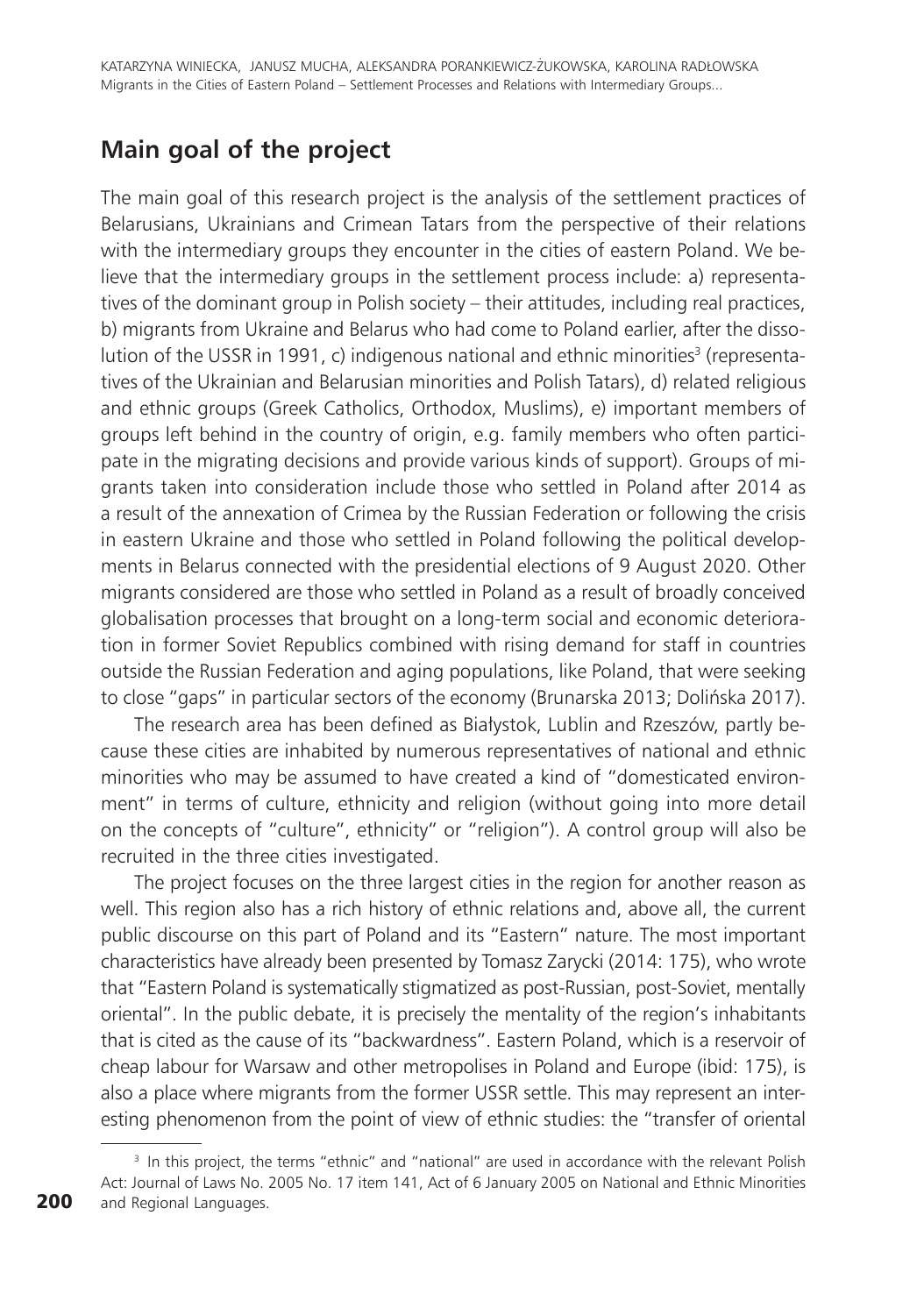

stigma" from the inhabitants of the Eastern Wall to the newcomers from the East, who rank even lower in the symbolic hierarchy of European space (see Zarycki 2013: 256).

In order to avoid the endogeneity effect (confirmation bias) we intend to compare practices of the immigrants taking advantage of the assistance by the intermediary groups with those who have immigrated and settled "on their own". In our study, they will constitute a kind of control group consisting of migrants who have settled in Białystok, Lublin and Rzeszów but have not had real opportunities to establish relations with related intermediary groups (e.g. national and ethnic groups) due to the lack of a wider settlement of their compatriots in this area.

These groups of newcomers do not represent the groups of migrants living in Eastern Poland. Migrants from less obvious sources also live in the Podlaskie, Lubelskie and Podkarpackie voivodeships. In these three voivodeships at the beginning of 2021 there were 2,776 foreigners who have documents confirming their legal stay from such countries as Brazil, Italy, the Philippines, and Croatia, among others. From the point of view of the study, it seems particularly important to include migrants (control group) who simply do not fit into the earlier defined cultural and social character of Eastern Poland created by the discussed intermediary groups. Thus the control group is an important point of reference in our study. It is obvious that it would be difficult to find a group of migrants not affected by any intermediary groups. For this reason, the criteria for defining migrants included in the control group are as follows:

- migrants' settlement is not a result of chain migration objective criterion,
- in the areas where they live, there is no existing national or ethnic minority to which they could be members – objective criterion,
- they do not belong to any formal national and ethnic organizations due to the lack of their presence in the research area – objective criterion,
- lack of important intermediary groups in the settlement process in the respondents' declarations – subjective criterion.

Migrants included in the control group will not be recruited on the basis of a specific national or ethnic background or on the basis of a cultural context. A common category for the respondents from this group will be the lack (from a subjective point of view) of participation of intermediary groups in their settlement processes.

The proposed study, set in one region, is of an exploratory character. Today's localities belong to global networks and are being produced in social practices involving various kinds of resources (see, e.g., Giddens 2001; Appadurai 2005). Our "social laboratory" can help to understand practices taking place in various borderland areas (as studied, for instance, by the Association for Borderlands Studies) and in many areas of concentrations of migrants.

The main research question is as follows: what are the settlement practices of Belarusians, Ukrainians and Crimean Tatars in terms of their relations with intermediary groups encountered in cities like Białystok, Lublin and Rzeszów? This problem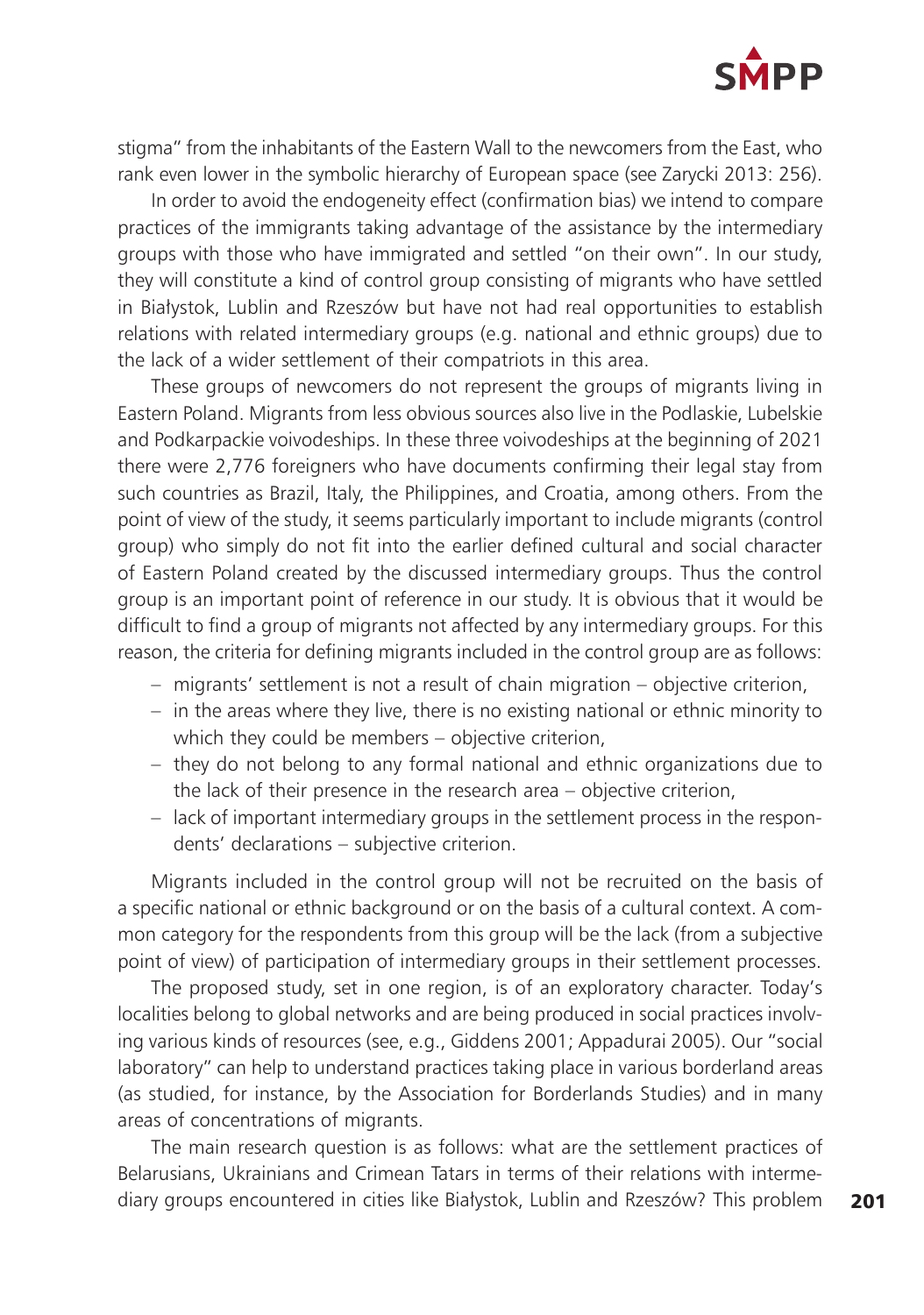assumes an analysis of the methods of shaping and course of settlement practices of migrants. It is assumed that the course of these practices is significantly influenced by the relationships of newly arrived migrants with intermediary groups, and their success depends largely on the following factors: a) the internal cultural and social power (including social competencies) of groups of newly arrived migrants; b) the "outside power" of migrants, potentially supported by various groups and institutions in the "sending society" (the country of origin) or from international organizations; c) the cultural, social, economic and political power of a group of compatriots already belonging to the host society and enjoying the privileges of nationality; d) the inside and outside power of groups that are culturally, religiously and ethnically related; e) dispersed as well as institutionalized dynamic attitudes of the dominant group of the receiving society, or rather the different communities that make up them, before, during and as a consequence of migration; f) the first perception in the migrant group and in the intermediary groups about the cultural "closeness" of the groups in contact, in particular between migrants and indigenous minorities.

## **Crucial concepts**

Defined in the above way, the research problem affects the operationalization of several concepts: "settlement", "embeddedness", "social anchors", "intermediary groups", "power of ethnic groups", "social (or cultural) competences" and "adaptation".

"Settlement" is treated here as a continuous and dynamic process taking place in a specific space, time and social environment, leading to permanent or long-term stay. It is culturally, socially, economically and politically conditioned. It depends on various social relations and the possibility of establishing such relations. It is subject to constant (re)negotiation (see, e.g., Granovetter 1985; Ryan 2018; Korinek, Entwisle and Jampaklay 2005).

The category of "settlement" is strongly connected with "embeddedness", which in its classic form means: social relations that foster "a sense of rootedness and integration in the local environment'" (Korinek, Entwisle and Jampaklay 2005: 779). "Embeddedness" as a scholarly category has very often been used to explain the migration processes. Moreover "features of social embeddedness are among the most influential factors for migrant settlement, onward movement and return" (ibid. : 779).

These two categories are strongly involved with the concept of "different embedding" (Ryan 2018) which presents the complex of multi-level connections between the personal/subjective (micro), relational (meso) and structural (macro) dimensions of migrants' experiences. Louise Ryan suggests that a "differentiated embedding" concept could explain "(...) the dynamic processes through which migrants negotiate attachments and belonging to varied degrees in different social and structural settings" (2018: 235).

202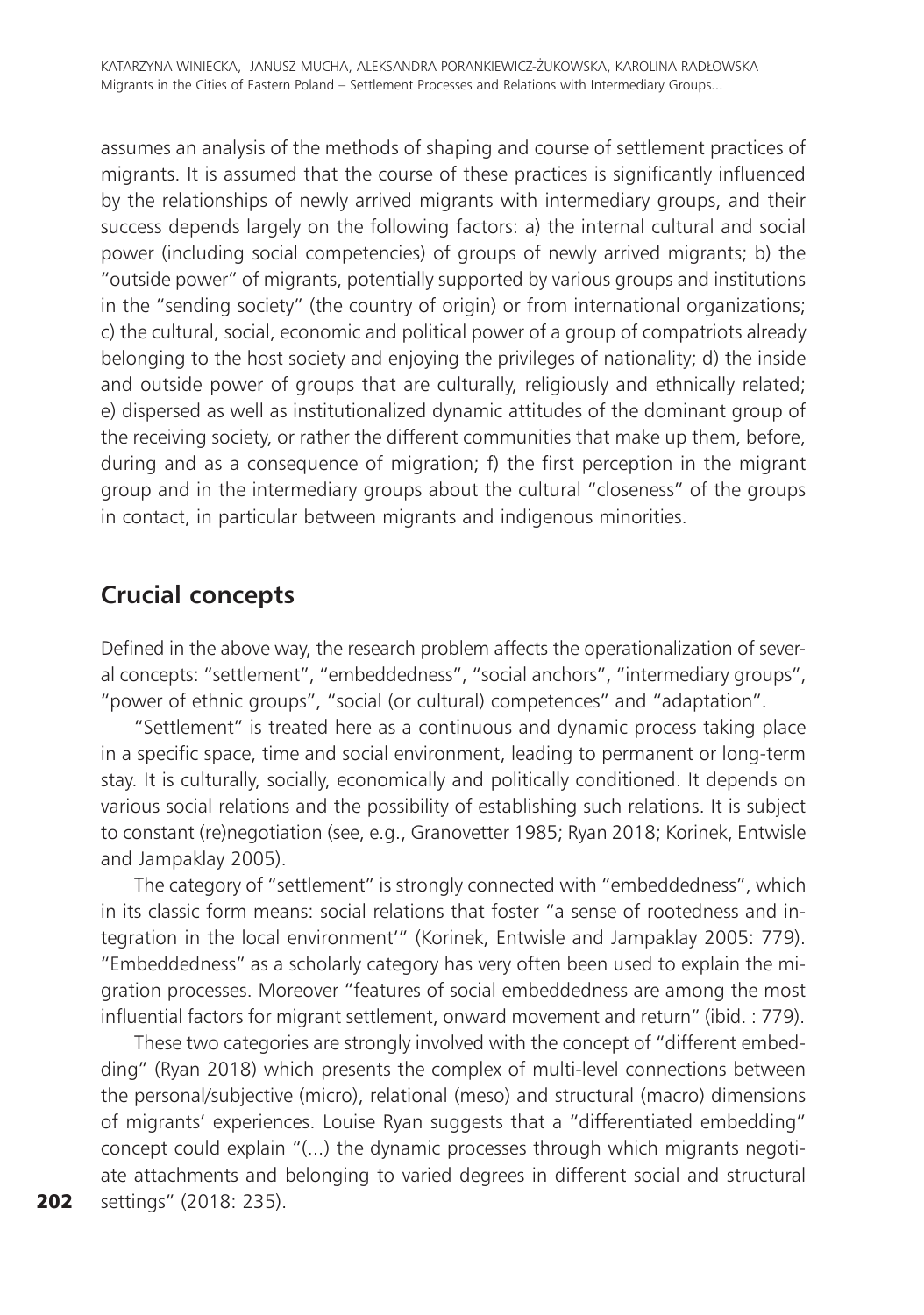

"Social anchors" – the main category of social anchoring concept – are the points of reference and support in the context of social relations, providing a person with a sense of relative psychosocial stability – in particular in situations of borderline experience, such as migration. Anchors can be both subjective and objective. The individual can use existing anchors and create completely new ones (Grzymała-Kazłowska 2013, 2016; Brzozowska 2018). Achieving stability in its broadest sense is an important factor in making a settlement decision, and various relations with intermediary groups can be an anchor in itself. The concept of social anchoring serves as a kind of "glue", consolidating issues of adaptation and integration, as well as the issue of the formation of "new" identities in migrant settlement processes – during which identities may be redefined in many ways, even risking a sense of crisis (see Nowak-Dziemianowicz 2016). What is worth mentioning is that the concept of social anchors reflects dynamic changes of interpretation concepts such as assimilation and integration. Initial concepts of assimilation assumed that representatives of minority groups gradually become alike the social majority. Later concepts, such as integration, stressed that adaptation is a two-directional process. Concepts as social anchors is a response to changes within receiving societies which are no longer homogenous when it comes to values or ethnicity (see Andrejuk and Winiarska 2010)

"Intermediary groups" are assumed to be a kind of "battery" of anchors important for migrants and which, due to their internal and external influence, facilitate settlement processes. So, intermediary groups are here taken to be more or less organized and institutionalized social circles with varying inside and outside power, performing different functions (in social, cultural, moral, economic and political terms). Through the intermediary groups, migrants can acquire various social competencies and make use of those they already possess. Participation in groups of this type may stimulate processes related to the redefinition of identity (or possible construction of a hybrid identity), thus facilitating processes related to the settlement of migrants (Zubida et al. 2013). Not all intermediary groups have to perform the function of anchoring migrants in the new social reality, supporting the processes of permanent settlement. In the literature on the subject, it is difficult to find a definition of the term "intermediary group" that would reflect the meaning adopted above. Nevertheless, Bernward Joerges and Detlev Karsten (1975) point out that migrants living on the border of cultures and communities are themselves intermediary groups between the peoples of the countries of immigration and emigration. Mediation consists in receiving and transmitting values and culture in both directions. Similarly, intermediary groups can act as a "link" between the "old" and "new" social reality of migrants.

The concept of "power of ethnic groups" was popularized by Milton Gordon (1975: 103–105). He proposes to distinguish between "inside power" and "outside power." The first, coming both from the group's own power and in some cases also from internal allies in the host society, are anchored within its institutional structures. "Outside powers" are all the factors favouring the group that come from outside the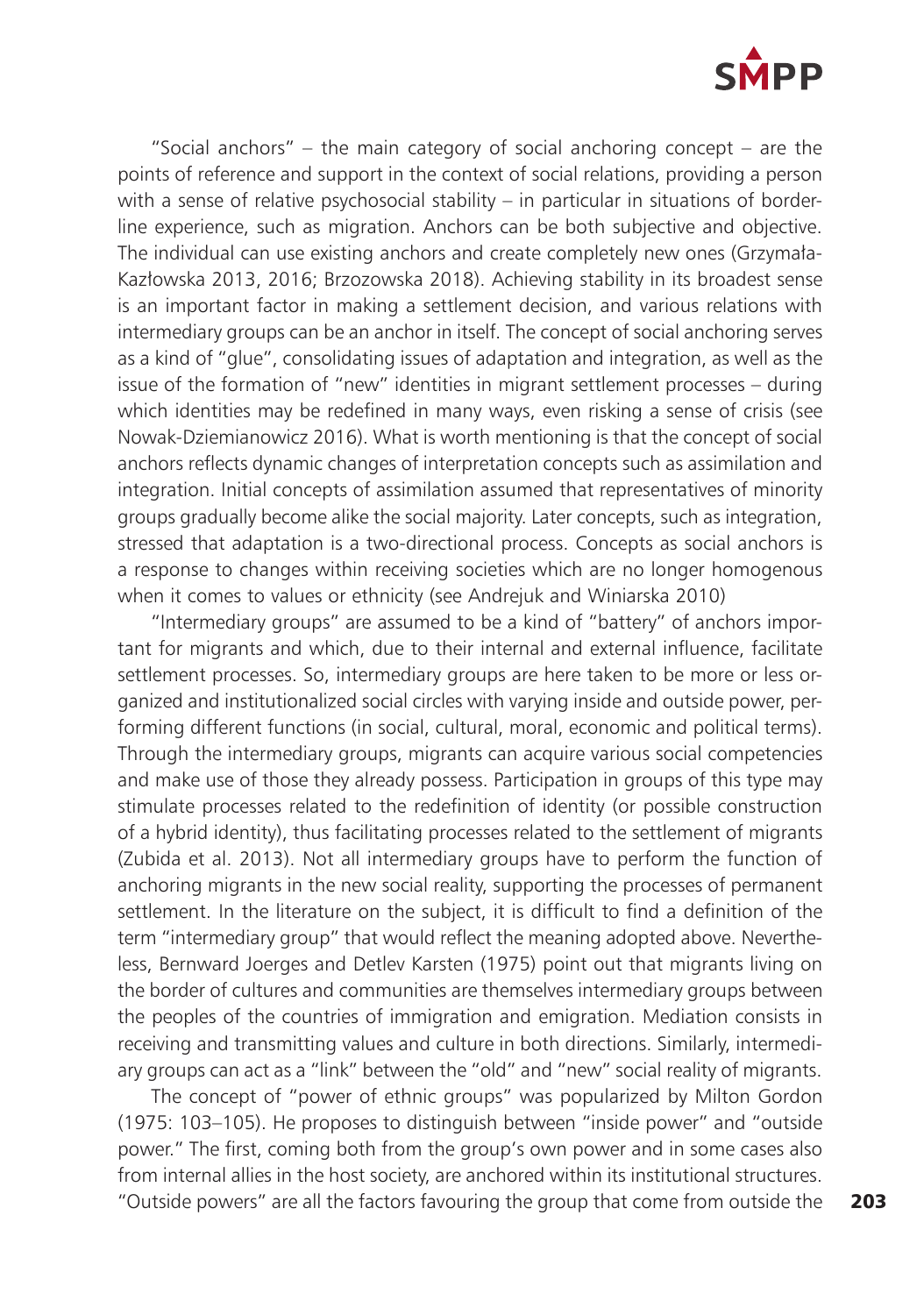territory inhabited by it, including support or a positive attitude from other sovereign states or international bodies (e.g. the UN, European Union).

"Social competencies" are understood as a body of knowledge relating to interpersonal relations used to understand prevailing social relations and to recognize patterns functioning in the everyday life of a given social group and to create accurate interpretations of behaviour (Kolasińska 2011: 96). A term with a similar semantic range is "cultural competencies" defined as the general knowledge about culture, including the ability to recognize codes, conventions (Siciński 1989: 120) and related processes, as well as the skills resulting from this knowledge. In Pierre Bourdieu's (2005) theory, cultural competency is an element of "knowledge", a result of the accumulation of embodied forms of cultural capital.

We understand "adaptation" as a dynamic process which is determined by relationship among others with reference groups (see Winiecka 2016) and as the process of negotiation with someone's own "self" which could lead migrants to integration and non-integration. It also could take different forms (see Winiecka 2016; Kwok-bun and Plüss 2013). Chan Kwok-bun and Caroline Plüss (2013) say that an adaptation is a plural and ambiguous process, which needs to be explained to identify the causes and effects of long-term migrant adaptation, integration or non-integration. They propose five types of adaptation like:

- migrant conformity through straight-line assimilation,
- migrant ritualism through multidirectional assimilation,
- migrant retreatism through segmented assimilation,
- migrant innovation through transnationalism,
- migrant rebellion through cosmopolitanism,

In view of this project's research goal (the analysis of settlement practices) and the adopted terminology, the theoretical basis for the analysis of settlement processes will be:

- a) the concept of social anchoring (Grzymała-Kazłowska 2013, 2015, 2017),
- b) the concept of differentiated embedding (Ryan 2018),
- c) a model of five ideal typical modes of migrant integration, adaptation and non-integration (Kwok-bun and Plüss 2013) based on Robert K. Merton's types of adaptations (1938).

All the aforementioned concepts emphasize the flexible dynamics of the migration process, one that is spread over time and based on complex interactions with people and places. On the one hand, these concepts systematize the research strategy and reflect the complexity and multifaceted nature of migration and settlement processes; on the other hand, they leave room for further analyses of the influence of intermediary groups on settlement processes.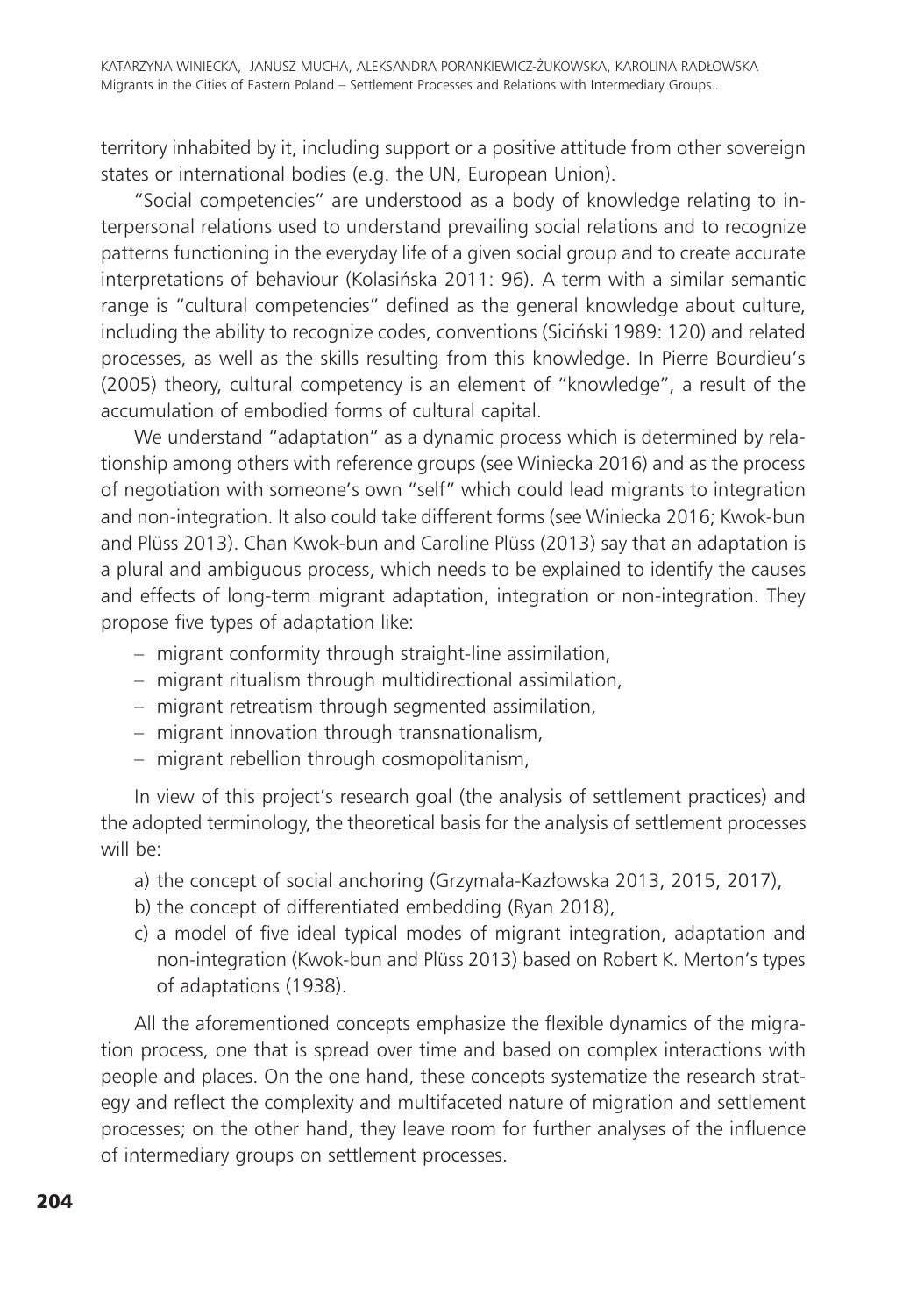

#### **Research problem**

The issue to be addressed is the role of the inside group power of the newly arrived migrants in their process of settlement, considering social and cultural competences (broadly conceived) affecting this process. Migration is a complex phenomenon; another issue to be resolved concerns identity, including the question of hybrid identity formation – an important aspect of identification with the new social environment (see Cieslik and Verkuyten 2006). In general, many factors can influence settlement practices, integration and adaptation strategies.

 Entering a new local community is at the very least a two-sided process that happens in such domains as: the professional, one's neighbourhood, as part of the general public, an individual household (Korinek et al 2005), or within the space represented by existing minority groups. This situation reveals the possibility of negotiating one's personal attachment, belonging and integration with the local environment and the choice one has over specific migration, adaptation (see Winiecka 2016) and, above all, settlement strategies (see Trąbka and Pustułka 2020).

An important role in the settlement process is played by the number and quality of social anchors (Grzymała-Kazłowska 2013, 2016, 2017) at work in various areas of the migrant's life. Social anchors have important functions. Because of them, a person can find his or her "place in the world", ground their sense of existence and establish a basis for psychological and social functioning (Grzymała-Kazłowska 2016). So, there is a relationship between the processes of settlement (in its various forms), social anchoring, adaptation, integration, redefinition of identity and, finally, migration strategies. Migrants can adopt, more or less self-consciously and in different areas of everyday life, ways of acting (adaptation strategies) that are based on their social anchors. This in turn leads to different forms of participation in the host society, forms of participation that might be either inclusive or exclusive. The methods of adaptation often reflect the migrants' level of integration with the host society (Kwok-Bun and Plüss 2013) or with other intermediary groups composed of "new" migrants and existing national or religious minorities. So, it is only by means of an analysis of the relationship between settlement practices and a number of accompanying processes – taking into account the potential of intermediary groups and the migrant's own group – that we will be able to properly present an overall picture of migrant settlement practices. It should also be emphasized that it is difficult to determine to what extent migration is permanent. In order to identify and analyse particular settlement practices involving the assistance of the intermediary groups and to estimate the significance of these groups, we need to compare the mobility trajectories of chain migrants with those of the "self-initiated" (see, e.g., Biemann and Andersen 2010) migrants who emigrated and settled in the host society "on their own."

The main research problem and the **main research question** – *What are the settlement practices of Belarusians, Ukrainians and Crimean Tatars from the perspective*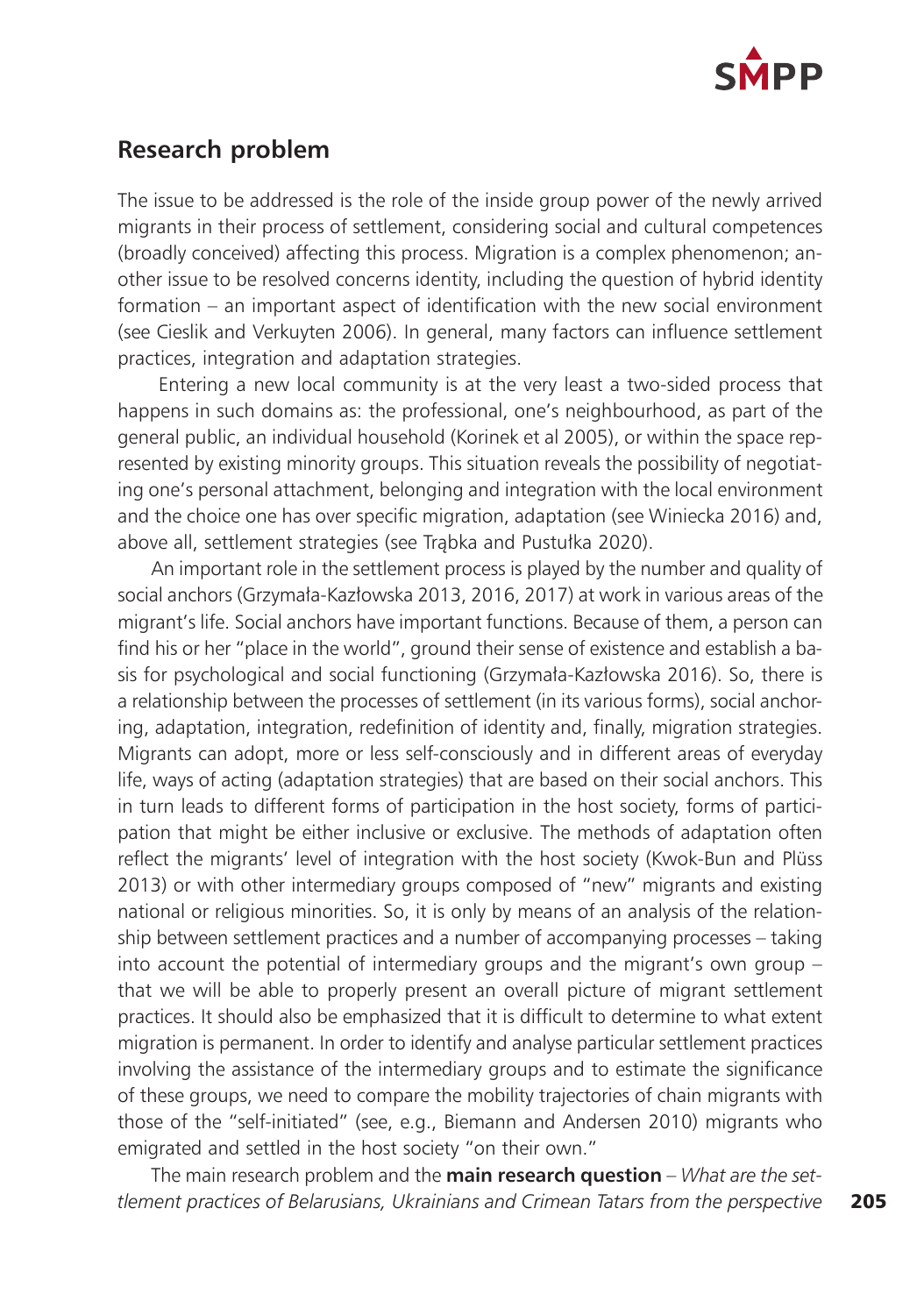*of their relations with intermediary groups encountered in cities like Białystok, Lublin and Rzeszów?* – lead to further questions:

1. Are long-term/permanent settlement processes conditioned by the power (cultural, social, political, economic) of intermediary groups? And if so, does the power of intermediary groups – and whose intermediary groups (a/ representatives of the dominant group in society, b/ migrants from Ukraine and Belarus who came to Poland earlier -- after the 1991 collapse of the USSR, c/ functioning in Poland, Ukrainian and Belarusian minorities and Polish Tatars, d/ religiously and ethnically related groups, e/ significant others left behind in the country of origin) represent important social anchors in the settlement processes? The literature on the subject has already highlighted the fact that belonging to real and imagined groups may constitute a social anchor (Grzymała-Kazłowska 2013). However, further research and analysis of the power of intermediary groups as social anchors is needed as it seems to be an interesting line of research into processes that lead to developing social anchors, which may in turn further ground migrant settlement. Each of the intermediary groups may have a different impact on creating the quality of life of migrants and their willingness to settle permanently (or long-term). Their causative power in the generally understood social structure may create both inclusive and exclusive processes.

2. What is the role played by the inside power of a group of newly arrived migrants (including their social competencies) in settlement processes and social anchoring in daily life (in professional life, neighbourhood living, in broader society and households)? Settlement processes can be said to take place simultaneously in various social spaces (Korinek, Entwisle and Jampaklay 2005). However, success in one area does not guarantee success in another one (Ryan 2018). So, it is important to find out how mutual support for migrants in diverse areas influences settlement processes and social anchoring. In which areas of migrants' everyday life does the possibility of using social competences (Kolasińska 2011) represent an inside power of the group, thereby strengthening the position of migrants as members of the general public?

3. When do processes involved in creating a hybrid identity during migration support social anchoring and lead to the adoption of adaptation strategies furthering social integration?

The analyses in this point will mainly concern changes taking place in the cultural identity of migrants and identifications in the areas of norms, ideas, customs, values, language and religion as a cultural context of ethnic identity. However, one should note that in today's world of fluid identifications, the importance of identity roles is increasing. Social actors more and more describe themselves in terms of their social position and roles (see, e.g., Burke and Stets 2009). Migration often leads to a redefinition of the individuals' place in the social structures – both with respect to their new place of residence and their former residence. Subjective assessments of one's place in social structures and evaluations in terms of social upward and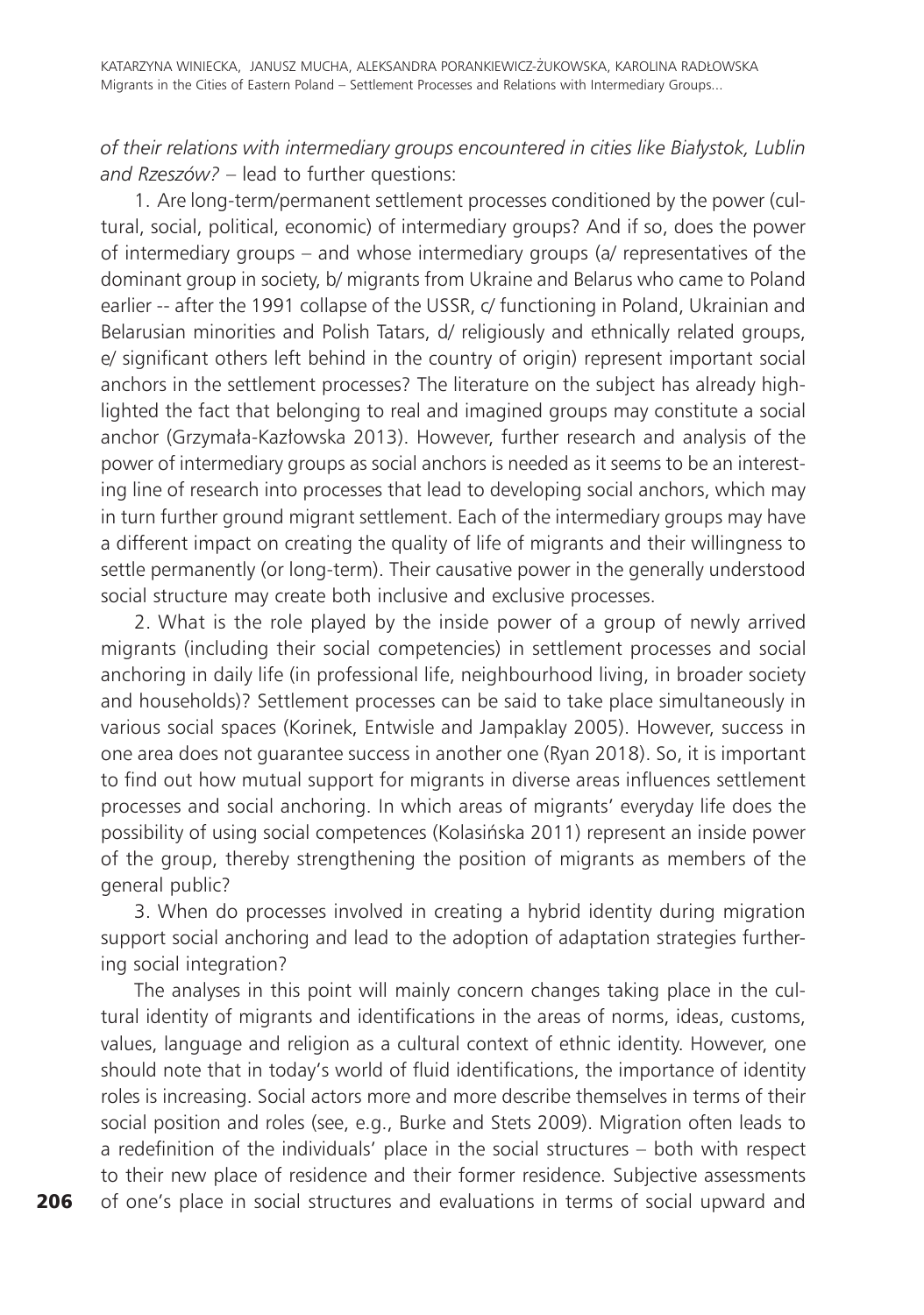

downward mobility (comparing to the situation before migration) seems to be an important factor influencing the adaptation and anchoring of an individual in a new social context (see, e.g., Trąbka and Pustułka 2019). The factors under consideration, related to redefinition of identity during migration, include skills related to maintaining the consistency of one's identity – so-called integration practices. These are steps that integrate thinking and action and which involve the use of cognitive and interpretative strategies aimed at: coordinating many aspects of an individual's actions, thereby enabling an internal dialogue (the basis for negotiating social roles and self-image); liberating creativity in the individual; smooth inclusion of mental patterns in the repertoire of behaviours of an individual (habit formation); and a successful fight for recognition for the identity he or she creates in interactive contexts (Nowak-Dziemianowicz 2016). These skills are essential for social adaptation. So, it is important to know whether, in confronting situations related to migration, the respondents are in possession of a coherent concept of themselves, or does migration provoke a sense of crisis? Therefore, the steps and practices undertaken to build a coherent personal identity are of considerable interest.

4. What is the role or function of perceived cultural distances between intermediary groups and newly arrived migrants in the processes of settlement and developing social anchors? Recently arrived migrants have contacts with numerous important social groups that are diverse in terms of ethnicity, religion and nationality. Therefore, cultural distance (Baran and Boski 2016) would seems to play an important role in the perception of the new place of residence (whether from a cultural, social, economic, political or religious perspective) as a place where migrants could potentially settle down in the long term and develop new social anchors to strengthen settlement processes. Relations with the dominant group are of particular importance here.

5. Is it possible to construct a typology of settlement practices that would be useful both for research and practice (e.g. for social policy) and which would be constructed in terms of the number, quality and type of relations with groups that mediate culturally, ethnically and religiously – including groups close to the migrants and those closer to the host society? This typology might serve to structure the concept of "settlement" at a general level, but also evaluate strategies that determine how permanent that settlement would be. Categories contained in the typology might enable us to mark out the "successes" and "failures" (or barriers) of migrants engaged in settlement processes, based on their relations with intermediary groups. These descriptions would constitute useful input in the process of creating social policies in the field of migrant integration and their inclusion within the host society.

6. How do the settlement processes of the representatives of the control group differ from the settlement processes of the representatives of the research group? Finding an answer to this question is crucial in the diagnosis of the role of an intermediary group among newcomers. How important are intermediary groups in the process of settlement when we compare migrants who have support among related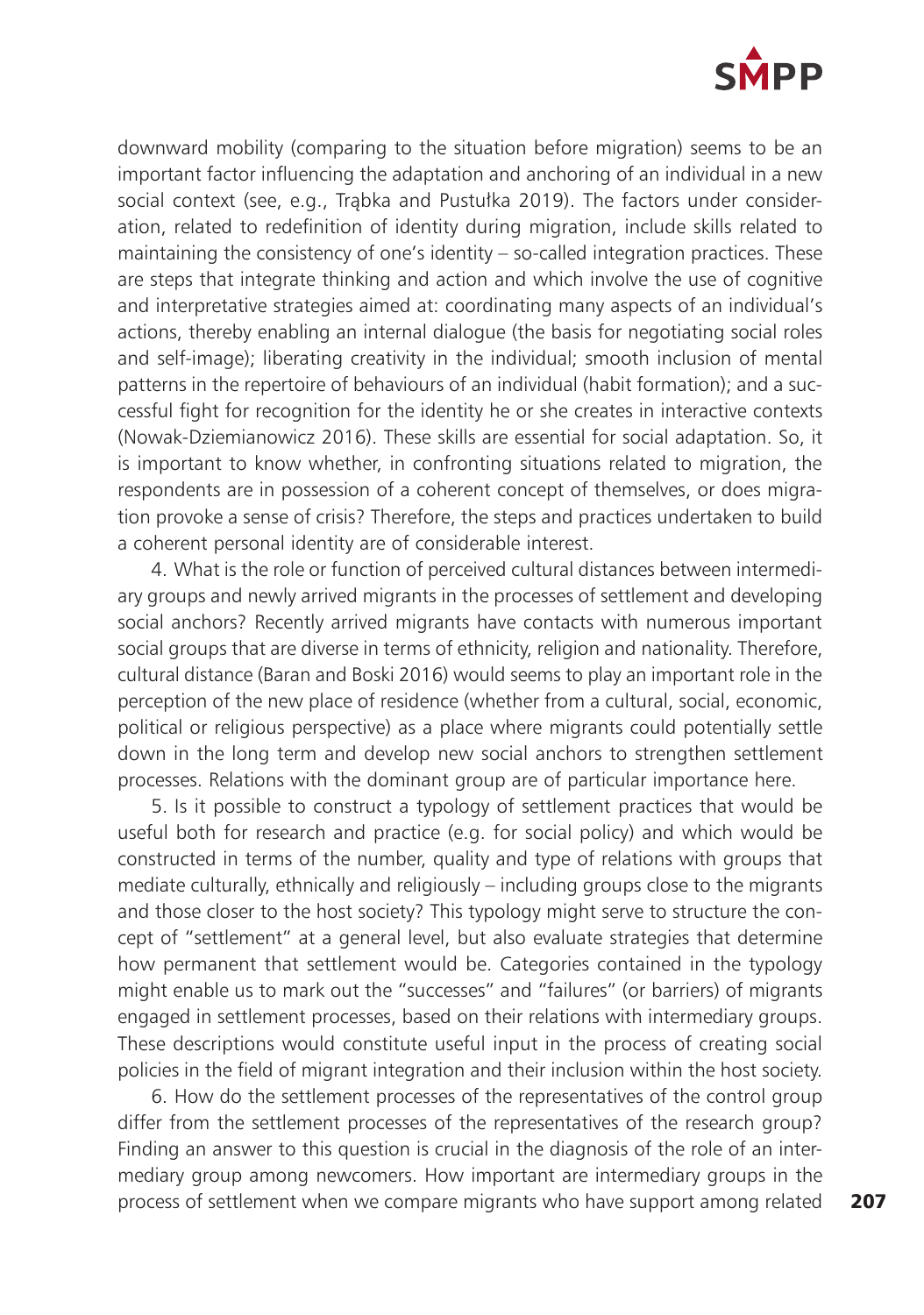intermediary group with other migrants who have not real opportunities to establish relations with related intermediary groups (e.g. national and ethnic groups) due to the lack of wider settlement of their compatriots in studied area?

The above research questions are also the point of reference for the study of the control group.

### **Current state of research**

Research on the settlement processes of migrants in the international context has been conducted for many years and continues to this day. In the 21st century, the most popular subject in European research has been the migrations of citizens of the new EU member states (see, e.g., Boswell and Geddes 2010; Fassmann et al. 2009). In the context of settlement processes, scientists have emphasized that there is a need to analyse this phenomenon in relational, structural, spatial and temporal terms (Ryan 2018, 2019; Grzymała-Kazłowska 2016). Although much attention has been devoted to temporary migration (Eade, Garapich and Drinkwater 2006); circular migration or "liquid migration" (Fihel, Kaczmarczyk and Okólski 2007), Louise Ryan noticed (2019), in research on the migration of Poles, that they were starting to adopt new, long-term patterns of stay – a subject of interest to this project as well. Furthermore, Mark Granovetter argued that "actors do not behave or decide as atoms outside a social context, nor do they adhere slavishly to a script written for them by the particular intersection of social categories that they happen to occupy. Their attempts at purposive action are instead embedded in concrete, ongoing systems of social relations" (Granovetter 1985: 487).

Unfortunately, the current state of knowledge on the settlement practices of migrants coming to Poland, to a specific region of the country and on the role of intermediary groups in these practices does not contribute much to solving the problems mentioned above.

In the case of Białystok and the region of Podlasie to which it belongs, the situation of Belarusians is the one most often analysed from a historical perspective (e.g. Barwiński 2014; Mironowicz 2015) or with regard to identity issues (Sadowski 1997). Finding studies on contemporary Belarusian migrations to Poland is difficult (see Dolińska 2017). It is similar to the literature on Tatars. Existing studies usually take a historical approach or are concerned with the identity of Polish Tatars (Bohdanowicz et al. 1997; Kamocki and Miśkiewicz 2004; Miśkiewicz 1990; Warmińska 1999). Since the Crimean Tatars only began creating their community in and around Białystok after 2014, there are also few studies available on this (Radłowska 2016), although the issue of this social group has been raised in recent years because of the crisis in Ukraine (Egierska 2015). Among the works on Białystok and the Podlaskie Voivodeship, there are a few studies on migration, relating primarily to refugees (Cieślińska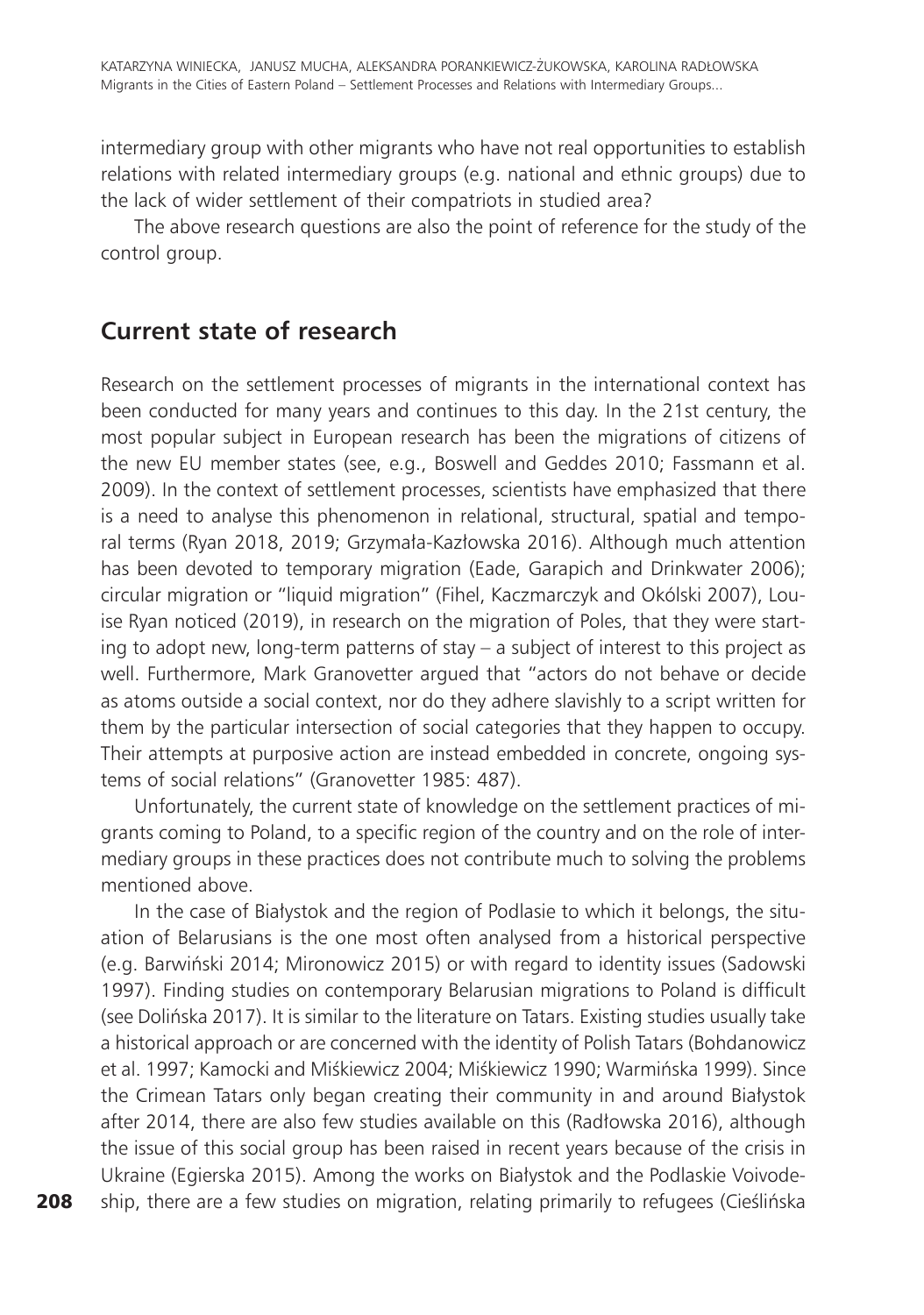

2005; Grzymała-Moszczyńska and Nowicka 1998; Januszewska 2010; Ząbek 2002) and the situation of foreigners on the employment market (Haberela 2019).

Studies on foreigners in Lublin have largely focused on the migration of foreign students (Matacz 2014; Różanowski 2014; Kruk 2014; 2020). The few collective publications by non-governmental organizations provide information, among other things, on the integration of migrants (Bieniecki and Pawlak 2012; Bieniecki et al., 2015), problems connected with the presence of foreigners at the level of a selected district (Kawczyńska – Butrym, Mirona Ogryzko-Wiewiórkowska, Butrym 2012) and the everyday life of foreigners in Lublin (Kawa 2009; Kulik and Skrzypczak 2011; Duda-Jastrzębska and Nazruk-Napora 2019; Dąbrowska 2020). Discussion of economic "settlement" in Lublin, especially of Ukrainians, can be found in reports of the National Bank of Poland (Chmielewska et al 2018; Strzelecki 2020).

As for studies on migration to Rzeszów (a capital city of the Podkarpacie Voivodeship), the situation is similar to that of Lublin – the most developed branch of research is on student migration (see, e.g., Wojakowski 2012; Inglot-Brzęk and Stopa 2015; Długosz 2018). However, an analysis of the literature on the subject shows that in this region Ukrainian citizens are predominant and there are usually economic or educational reasons for migration (Bieńkowska, Ulasiński and Szymańska 2010: 39). On the other hand, in the field of employment market research, two characteristics of migration to the Podkarpacie stand out. The first is a strong increase in migration. The second is the preponderance of Ukrainian citizens among those employed on the basis of an employer's declaration of employment (approx. 94%) (Barwińska-Małajowicz and Tęcza 2018: 266). Although the topic of migration is present in academic discussions on the proposed research area, actual studies on settlement practices and the role of intermediary groups with regard to so-called "newest" migrants are particularly negligible.

Polish academic literature on the settlement of migrants living in Poland has focused on the issue of the role of Ukrainian entrepreneurs in the process of settlement (Andrejuk 2017) and the role of bridging capital in the adaptation process (Grzymała-Kazłowska 2015). The tendency of migrants to settle has been analysed (Kubiciel-Lodzińska 2017), as well as the spatial patterns (Fihel 2006) and the Polish migration policy (Duszczyk et al. 2010). Besides studies on highly-skilled migration (see, e.g., Doherty et al. 2013), there seem to be no in-depth literature in the context of migration "on one's own".

At the same time, a broad analysis of migrant settlement practices seems to be a highly topical issue – in view of Poland's transformation from a transit country to destination country (Górny et al. 2010). The proposed research problem belongs to the broader discussion on dynamic transformation in patterns of mobility (e.g. Castles 2010), a transformation that significantly impacts our understanding and analysis of international migration. So, undertaking this research problem can be justified by the following: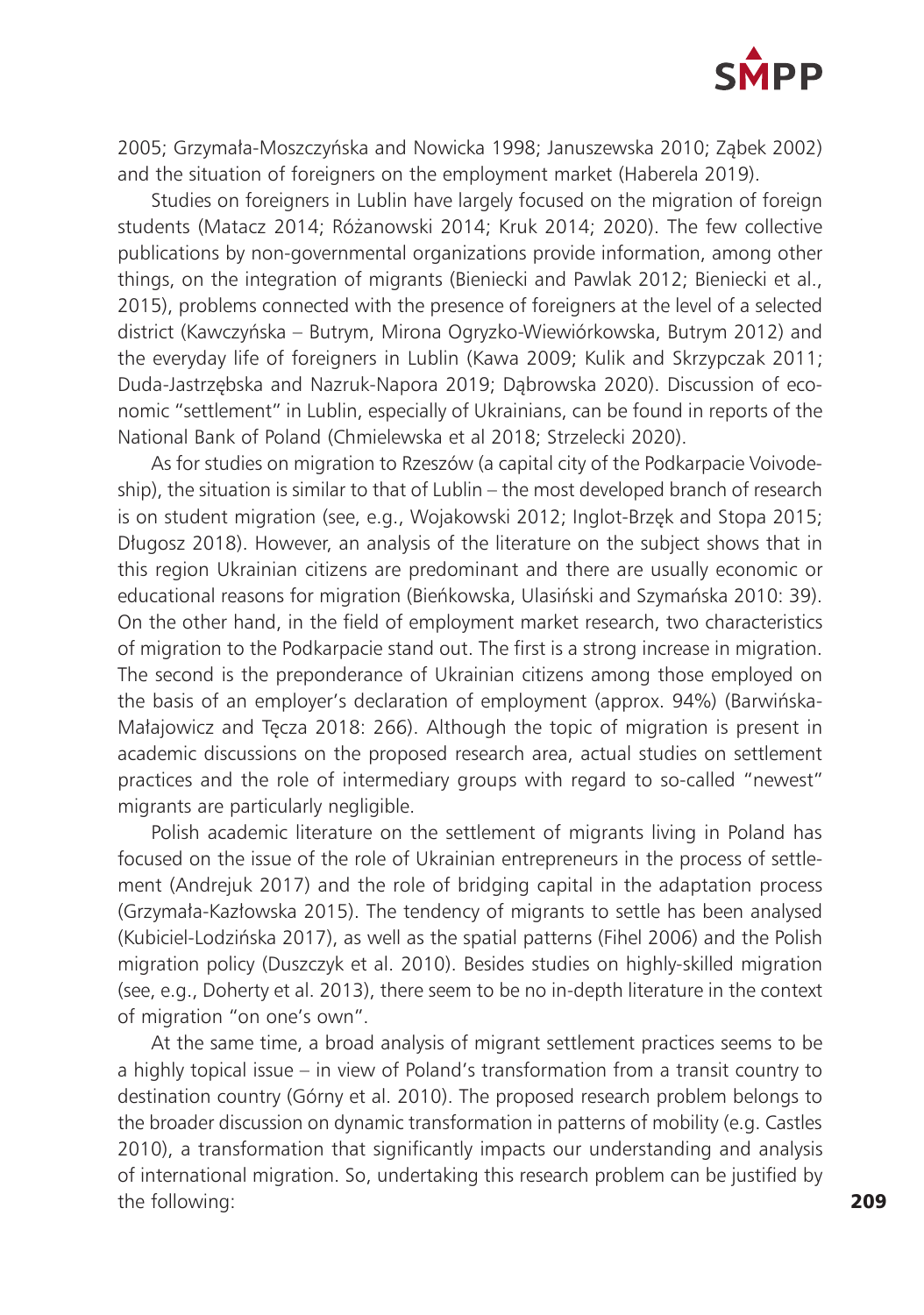In terms of the size of migration waves, in comparison with 2014, the 2020 officially registered population of migrants from the former USSR increased significantly. In the Podlaskie Voivodeship, the Belarusian population rose from 882 to  $6,014$  – representing the second largest Belarusian population, after Mazowieckie Voivodeship (UDSC 2014, 2020a) (legally staying in Poland.) In the case of Crimean Tatars living in the same voivodeship, the population comes under Ukrainian migrants in official data (it is a culturally misleading categorization). However, an interview conducted as part of the preliminary analyses with a representative for Tatar (refugees from Crimea) matters from the Supreme College of the Muslim Religious Union (MZR) in the Republic of Poland, shows that Crimean Tatars settled in Poland as a result of Russia's annexation of Crimea (2014). Currently, there are 88 people in the Podlaskie Voivodeship, and the number is stable. increasing. In the case of Ukrainian migrants living in the Lubelskie and Podkarpackie voivodeships, a significant increase has also been recorded. In the Lubelskie Voivodeship, the number of documented Ukrainians has increased from 1,257 in 2014 to 11,367 in 2020. In the Podkarpackie Voivodeship, the number increased from 956 people in 2014 to 6,444 in 2020 (UDSC 2014, 2020b). The data presented, although concerning only selected voivodeships and groups of migrants, indicates a change in the migration status of Poland – a shift from a transit country to a destination The data on the population size of Belarusian and Crimean Tatars is limited to the Podlaskie Voivodeship – and data on Ukrainian migrants to the Lubelskie and Podkarpackie voivodeships – due to the specific research sample selected which in turn was due to the location of ethnically, religiously and culturally related intermediary groups. A full description of the sample selection methodology is provided in the research methodology section.

The area of Poland to be investigated is important for the project which aims to single out the role of intermediary groups: most of all indigenous national and ethnic minorities, including groups that are culturally and religiously related. According to the last Census of 2011, about 46,000 ethnic Belarusians live in Poland. Establishing the exact number of Belarusians is a difficult matter. Researchers have provided various estimates, as high as 180,000 (Saifullayeu and Giczan 2020). An absolute majority of them live in the Podlaskie Voivodeship, including over 8,000 in Bialystok itself. At the time of the 2011 Census, 1,054 people (GUS) in the Lubelskie Voivodeship declared their membership of the Ukrainian minority. The Ukrainian minority is rather scattered here and lives in small groups but one of the largest of them functions in Lublin. In the Podkarpackie Voivodeship, historically a largely Ukrainian area (in a broad meaning that includes the Lemko people) (Rudnicka 2015), the Ukrainian minority has a population of 3,421, many of whom live in Rzeszów. In each city in the region there is a developed, social minority infrastructure which, we may hypothesize, supports the settlement processes of newly arrived migrants. The Ukrainian minority here is a kind of "parallel reality," functioning alongside the dominant group but mainly applying its own cultural principles (e.g., Babiński 1988).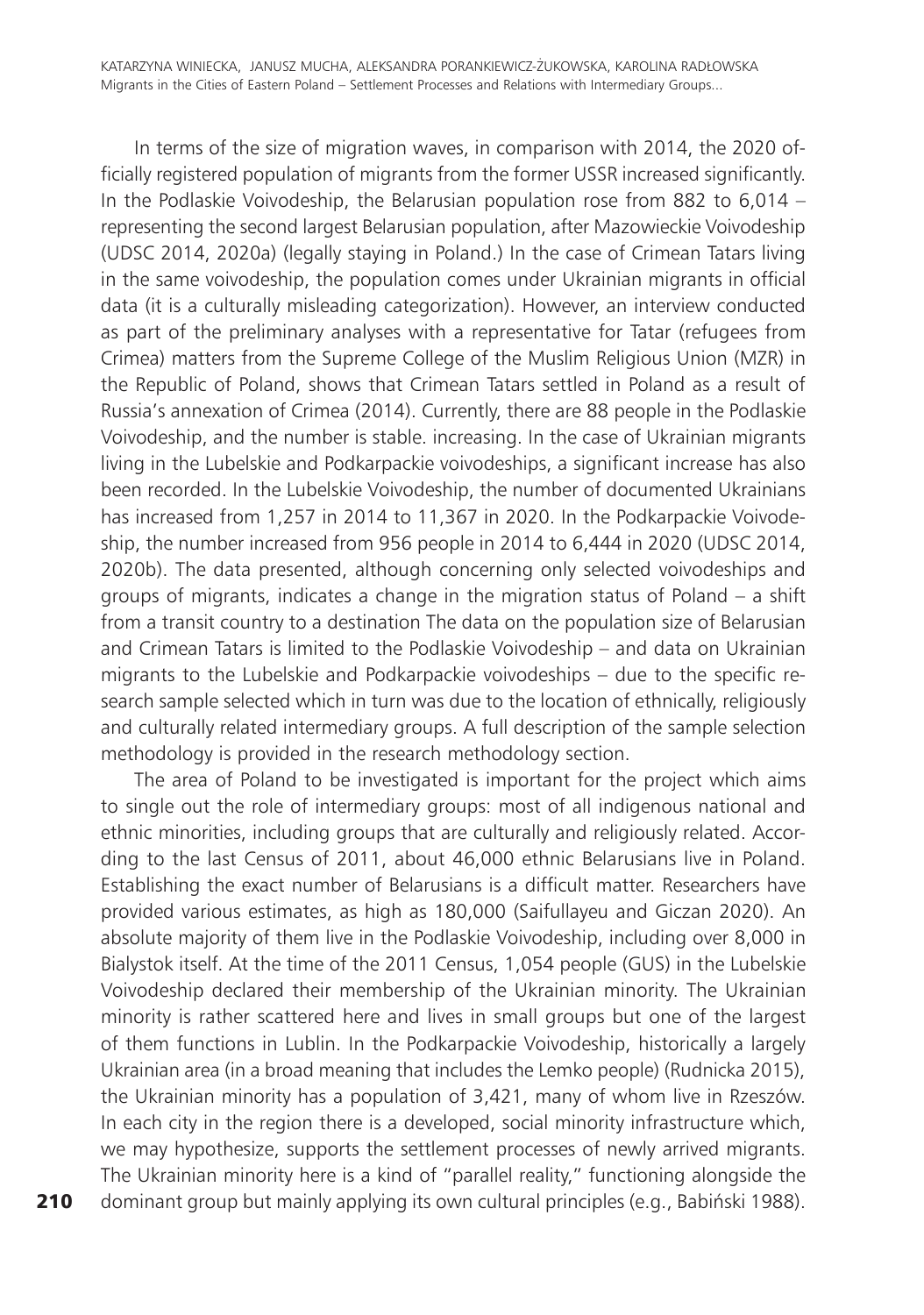

Moreover, it is assumed that the control group is examined in the same social context as the research group, in order to take into account the same social processes that apply to the settlement of migrants. In particular, we mean the "character" of Eastern Poland (see: scientific goal of the project – subject of research).

We believe that the historic urbanization processes are a predecessor and model of settlement processes in the cities of consideration. Social processes are usually "new" in each case each instantiation has its own unique characteristics. However, the analyzed migrant settlement practices take place in cities which, with their peripheral place in Poland (Przygodzka 2012), are examples of places where urbanization is an "unfinished" process. We should treat urbanization as a complex and multi-faceted socio-economic process, related to changes in forms of social ties and relations, the spread of an "urbanism as a way of life" and the transformation of rural communities and the modernization of the entire settlement network (Szymańska and Korolko 2015: 20). In this context, it should be noted that cities are a recurring aspect of modernity and postmodernity to the extent that we more and more refer to the "urbanization of society" itself (Malikowski et al. 2015). This urbanization of society usually includes the acquisition of urban and even metropolitan cultural competencies – an urban lifestyle, professional and educational competencies, etc. – by migrants, but it also changes the practices of existing city dwellers. In the context of "unfinished" urbanization, the cities selected for the research project may turn out to be interesting cases due to the processes of "ruralization" (Sadowski 1981, 1994). Migrants are usually sucked in by large cities with a well-developed infrastructure, representing a higher (than villages) level of economic development, but also possessing a specific "social climate" (see Sassen 1991, Florida 2010). So, the question arises whether, for example, Białystok, Lublin and Rzeszów, which are not metropolitan centers from an all-national perspective, will be attractive in the context of migrant settlement practices. With the "multiplicity" of intermediary groups, do these cities actually support the settlement process? Or are they, on the contrary, only transfer cities – pushing migrants away? Another important issue is the possibility of using the social capital with which migrants come to a given place, or the possibility of its expansion, or vice versa, the inability to use it. The location of the cities in question is also important: their proximity to the state border, an important consideration when ranking factors that influence settlement practices.

The proposed analysis of settlement practices will represent a contribution to current research on recent international migration. It takes into account the role of important groups that are culturally, ethnically and religiously close to migrants, which itself is innovative and the research will be carried out in locations which, due to their "tradition" of ethnic diversity and the process of "unfinished" urbanization, provide a unique social background for the analysis of factors that may influence the processes of settlement, including the creation of social anchors, adaptation strategies, integration processes and identity transformations.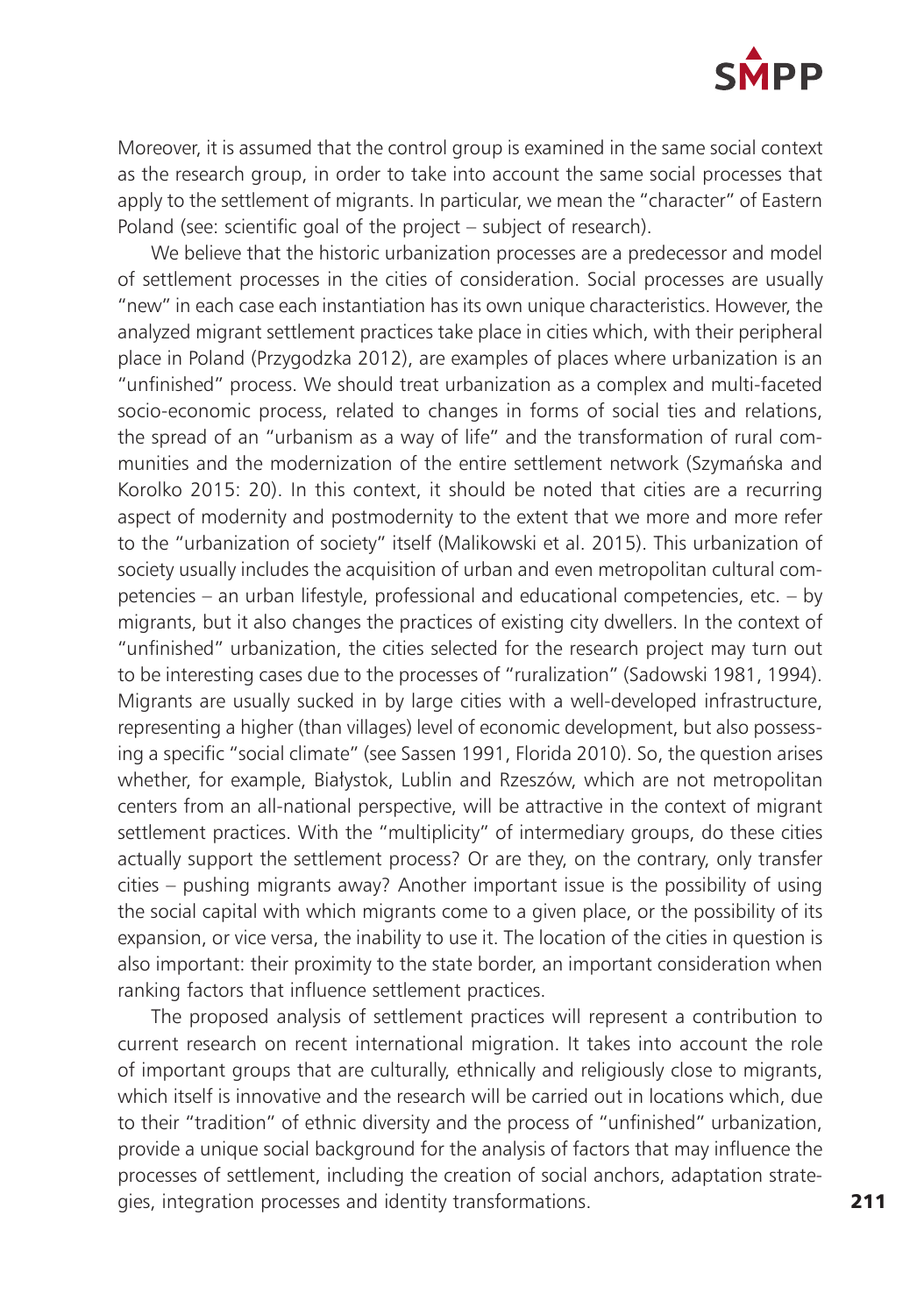### **Important processes in Belarusians, Ukrainians and Crimean Tatar migrations**

Until today, there have been few studies of migrant settlement processes in the eastern border of Poland (at the same time being the border of the European Union [Sadowski 2019]). However, this in itself is not a sufficient reason to claim that the project is innovative. Białystok, Lublin and Rzeszów are cities that are "traditionally" ethnically and culturally diverse. Cultural diversity was previously brought about by the change in the location of the border – a change that "always" means that a population living in their own territory overnight becomes an ethnic or national minority. These groups have created a system of formal and informal institutions whose broad function is to support people with ethno-national and religious issues.

The collapse of the Soviet Union in 1991 triggered migration movements that included the eastern Poland border region. Over time – and especially after the 2014 annexation of Crimea by Russia and the crisis in eastern Ukraine – migrations to Poland, including its eastern area, have intensified. It is likely that this migration will also increase as a result of the recent incidents in Belarus related to the presidential elections of August 9, 2020. This latter situation may provoke hitherto unknown migration movements and settlement practices, perhaps including phenomena that have been difficult to observe thus far. In general, it can be said that the eastern border of Poland represents a multi-layered ethnic and national structure that is constantly being (re)created, the result of the already functioning national and ethnic minorities (Belarusians, Ukrainians, Polish Tatars) and migrants who came after the collapse of the USSR and who in turn "provoked" subsequent (chain) migrations. This situation ultimately became a significant determinant for the destination for the latest wave of migration (since 2014). So, the analysis of settlement practices in this project is not only intended to show migrant settlement practices as a process in itself, but also to consider the key role of various intermediary groups. An innovative aspect of this analysis of settlement practices is its taking into account a broader range of groups involved in migration. It is not restricted to the dominant society and intermediary groups which are the product of chain migrations – creating social structures that facilitate the arrival of one's relatives or friends.

The study includes not only migration from the East. There is also a need to show the specificity of settlement processes in a more general context, compared with other newcomers whose migrations are not of a chain character.

On the other hand most of all this analysis considers the role of indigenous communities that are culturally, religiously, ethnically and nationally close to the migrants, groups having been part of the host society for years. Research in Białystok, Lublin and Rzeszów makes it possible to consider the role of all the important actors involved in the settlement of new migrants – something practically impossible to achieve elsewhere in Poland. The proposed study is to be conducted in a kind of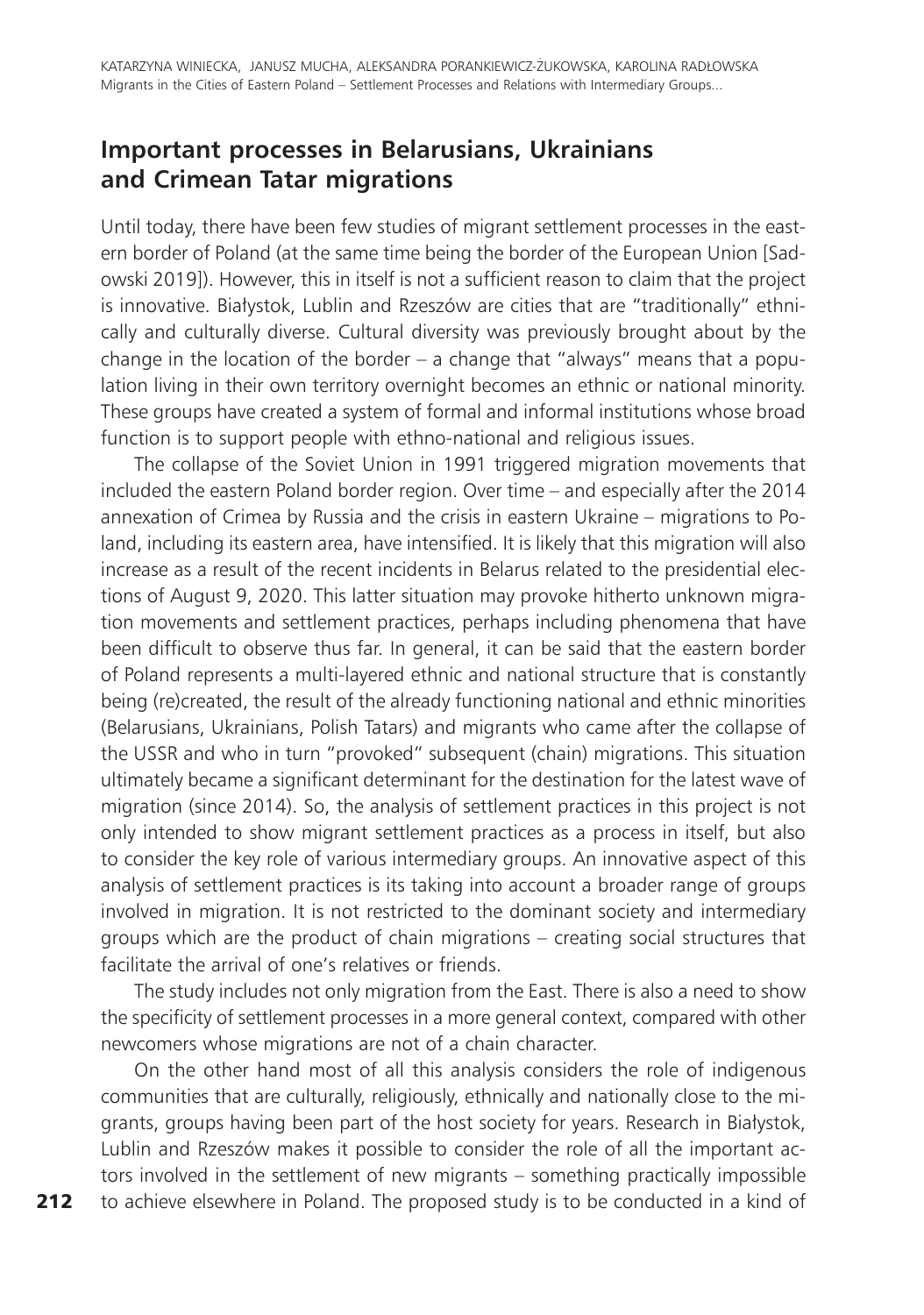

unique social laboratory and the results may lead to the redefinition of factors that affect settlement processes, with a particular emphasis on the role of intermediary groups – including the role of indigenous minorities.

The entry of new waves of migrants into the host society generally takes place through ethnic migrant institutions ("parallel societies") that act as an intermediary and link between the newcomers and the "indigenous institutions" (see Diner 1998: xxix-xxx; Babiński 1988: 199–202). In the present project, existing minority groups also play this role. Poland is becoming an immigrant country, so a research perspective that considers the role of intermediary groups and looks beyond the role of the dominant society and previous waves of migrants establishes the innovative and relevant nature of the project.

It should also be added that from the perspective of research on migration, it is innovative to apply a specific control group: a group of migrants who have no close, "primary" connections with any intermediary groups under investigation. Considering the fact that studies on migration mostly focus on chain migration, the analysis of such cases is innovative and may be revealing.

The existing Polish and international scientific literature does not contain comprehensive research focused on contemporary migrant settlement processes similar to the cases of this research – with an area located not only on the Polish border, but also on the border of the European Union, simultaneously covering three groups of migrants (Ukrainians, Belarusians and Crimean Tatars) coming from the former USSR. Contemporary migrations from the former USSR can be viewed from various perspectives. After the collapse of the Soviet Union, many internal migrants suddenly became foreign migrants from the perspective of the "new" countries. Many researchers (Brubaker 1995; Blakely 2012; Sahadeo 2007; Brunarska 2013) have considered migrations from the peripheral areas of the former USSR to Russia in terms of post-imperial migration. This approach is characterized by Russia's dominant role as a country hosting peripheral migrants, as well as the key role played by metropolises (cultural, legal, political, sentimental). However, after the collapse of the USSR in 1991, the external borders of the state were opened and this made new migration directions possible, ones without post-imperial ties and without the support of migration networks. More than 20 years later, subsequent groups of migrants from the territories of the former Soviet republics began to migrate to the eastern border of the European Union. This research project represents a contribution to migration studies, in the following areas in particular: the formation of settlement processes within a kind of "domesticated" area. The "domestication" in point is evidenced by the presence of previous migrants, most of whom do not possess the current status of migrants. Moreover, some of these groups have always lived in Poland (a feature of cities like Białystok, Lublin, Rzeszów); b/ support of settlement processes by intermediary groups that help newly arrived migrants maintain "old" (pre-immigration) cultural patterns; c/ the role of indigenous intermediary groups that are nationally,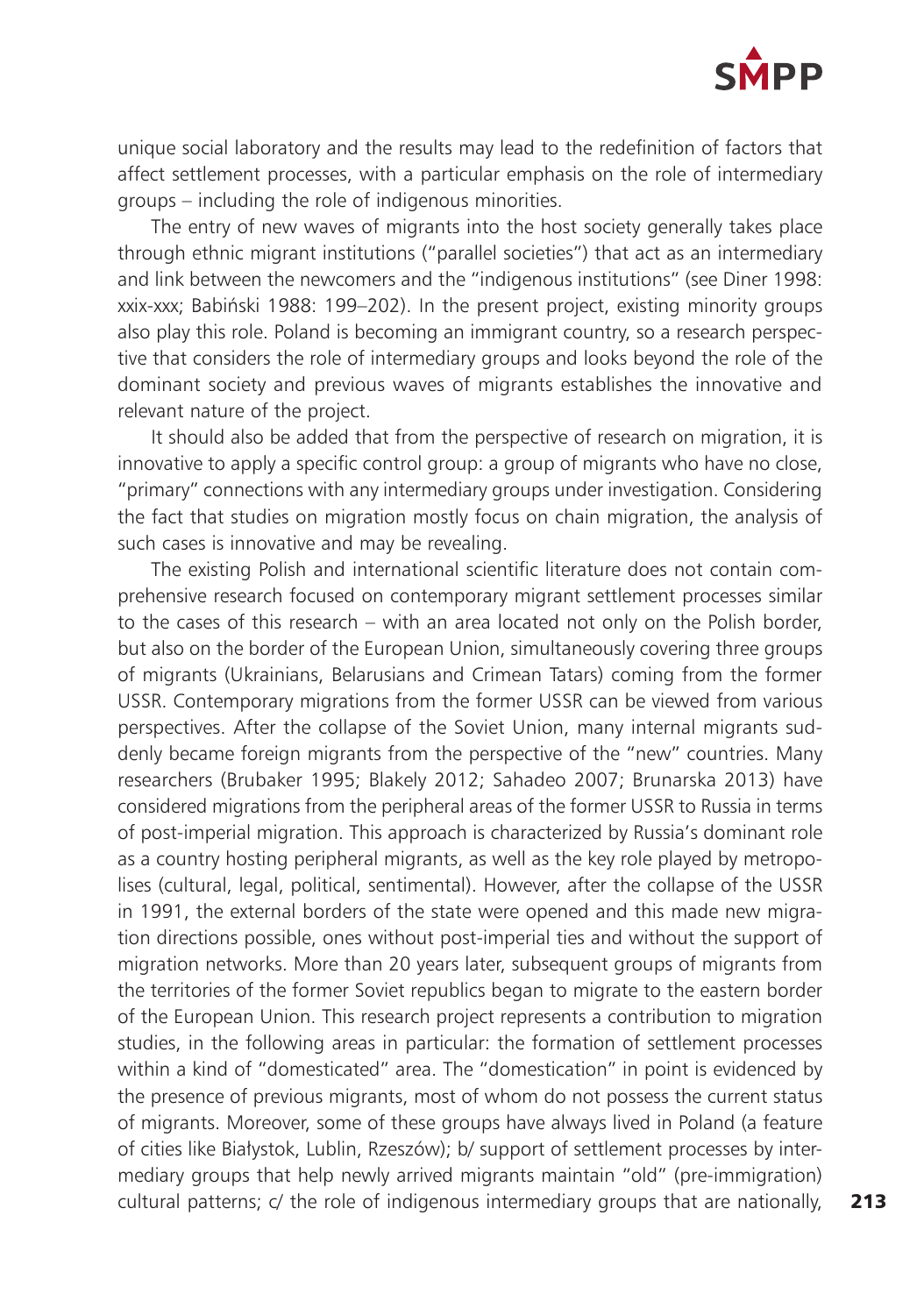ethnically and religiously related to migrants in the process of implementing the way of life of the dominant society. Study of this role may provide new scientific data on factors supporting or inhibiting adaptation or integration; d/ development of the scientific discourse on the concept of social anchoring (Grzymała-Kazłowska 2013) and diverse settlement processes (Ryan 2018) – the influence of intermediary groups on the creation of new social anchors and study of the areas in the host society where the creation of social anchors is more or less challenging and may perhaps lead to conflict.

## **Research methodology**

The theoretical assumptions of the study encourage the use of a triangulation of research methods, to strengthen the accuracy and reliability of the empirical measurements made, and to reduce limitations resulting from selection of one particular method, by looking at the issue under analysis from different points of view (Olsen 2004).

The project considers mainly qualitative methods: the research goals we have formulated call for field analysis, which will allow for the observation of facts and processes in their natural social environments, and the proposed method will, in our opinion, enable the attainment of the most accurate and reliable research possible (Babbie 2010: 310). In the study, we will make use of in-depth interviews and observations. The triangulation we have adopted accounts for the use of statistical analysis as one element of the existing data analysis.

Desk Research analysis will cover qualitative and quantitative measures and will include an analysis of the existing literature (interpreted data), statistical data (raw data), source materials (subjective and objective) arising from archives and other public institutions and the contents of social media platforms concerning: a/ phenomenon and processes related to immigration to Poland in general, b/ specific features of immigration from Belarus and Ukraine, c/ the mobility of the Crimean Tatars, especially following the Crimean crisis, d/ urbanization and ruralisation processes in large Polish cities, e/ the regions analysed and the intermediary groups functioning within them, which are relevant to the issues under consideration. The collected research material will be subjected to content analysis and a secondary analysis of statistical data.

The sample size will be dictated by a deliberate (expert) selection, assuming that the realized number of interviews in research will ensure theoretical saturation with the empirical data (Konecki 2000). The decision to use a non-probabilistic (nonrandom) sampling scheme means that the error resulting from its selection cannot be estimated. The scheme utilised corresponds to the research objectives defined for this project. The use of an expert sample selection scheme allows the research to reach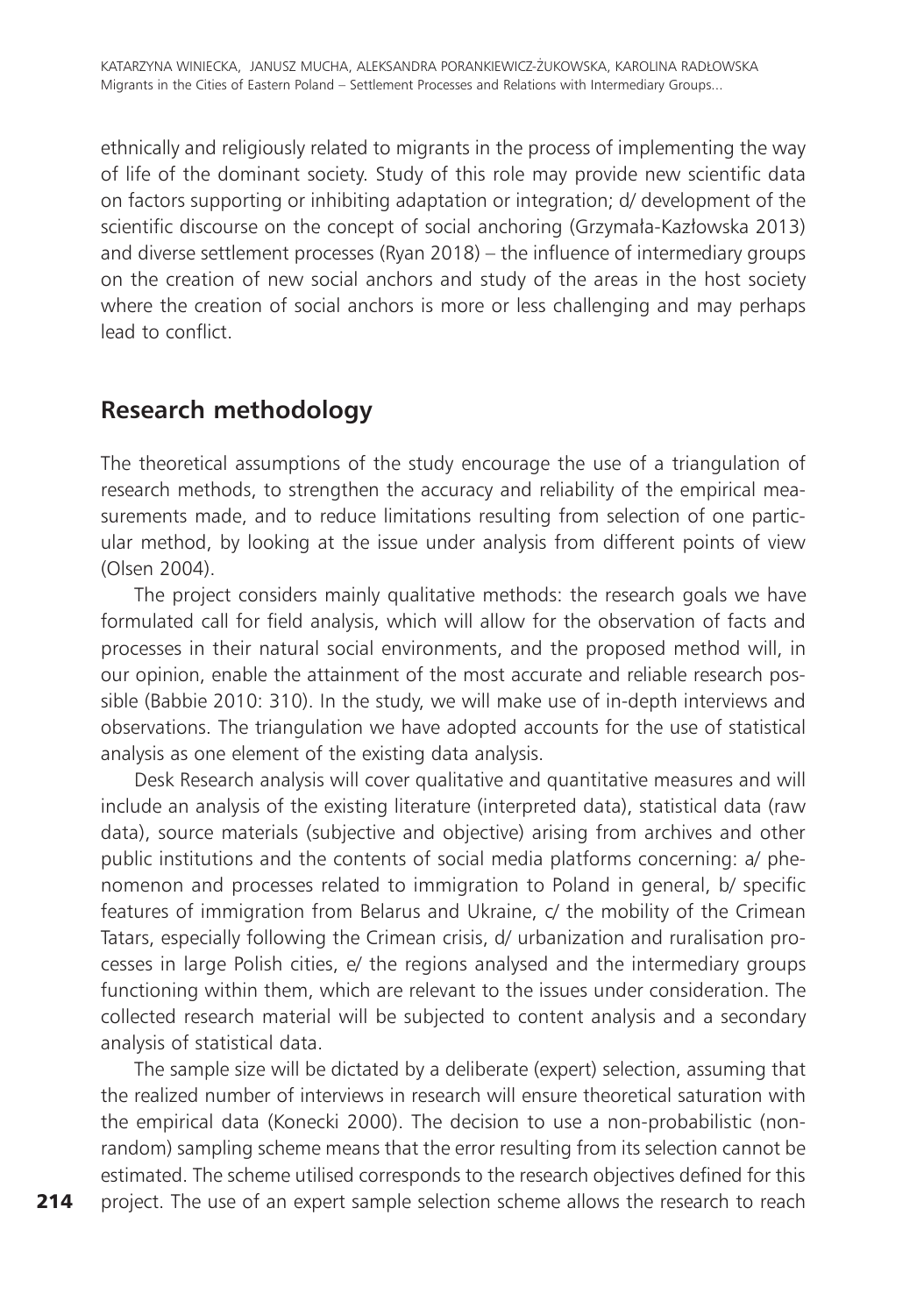

so-called opinion leaders of the studied communities and facilitates the search for answers to the research questions. Moreover, this approach also has a methodological and theoretical justification (see Pasikowski 2015).

The selection criteria for the migrant groups are: origin, time spent in Poland, place of residence, gender, family status, category of profession (low, medium and highly skilled). For the control group – It is hardly possible to unequivocally identify groups of migrants whose members we could confidently claim as not being subject to the influence of intermediary groups; therefore we decided to search for individuals who fulfil this criterion as much as possible. Considered as key recruitment criteria are: lack of formal affiliation to a national (ethnic) minority or non-governmental organizations through which they can be represented (objective criterion), and no indication of appropriate intermediary groups in the respondents' declaration (subjective criterion).

Additionally, anyone in possession of a 'Polish Card' is excluded from the study, as we wish to focus only on those people who have no documented Polish origins. The recruitment of respondents will be carried out using the snowball method. A complete transcript of each interview will also be made available. Content analysis through the use of specialized software – [Atlas.ti](http://Atlas.ti) will allow for interpretation of the collected research material.

Participant observation will complement the qualitative research. The purpose here is to identify everyday cultural practices specific to particular groups in their own social environments.

In the study, a triangulation of research methods was decided upon for two reasons: a) the subject area has not been scientifically studied in-depth so far, so the choice of a triangulation of research methods is done with the aim of increasing the quality of the research and minimisation of measurement error (Rzeszutek 2018), b) reliable descriptions of migrant settlement processes requires information from various sources (multiple research groups, data analysis, content analysis), which in turn suggests various methods for obtaining the information.

The use of qualitative methods aims to uncover the nature of the phenomenon under study, considering the diverse roles of actors and social groups involved in the settlement processes (both migrant and intermediary groups). This provides an opportunity to look at the migration processes from the point of view of the people involved (Górny 1998). Thus, "(...) the data of a researcher of culture are always  $\le$ somebody's $>$ , and never  $\le$ nobody's $>$ . (...) This kind of data, as the subject of the researcher's theoretical reflection, already belongs to someone else's real-life experience and they are just as this active experience has made them" (Znaniecki 2008: 68). This means that one cannot study social reality without taking human experience into account. In the case of the analysis of migration, this approach allows us to delve into the very tissue of experiences that, in a way, model its nature.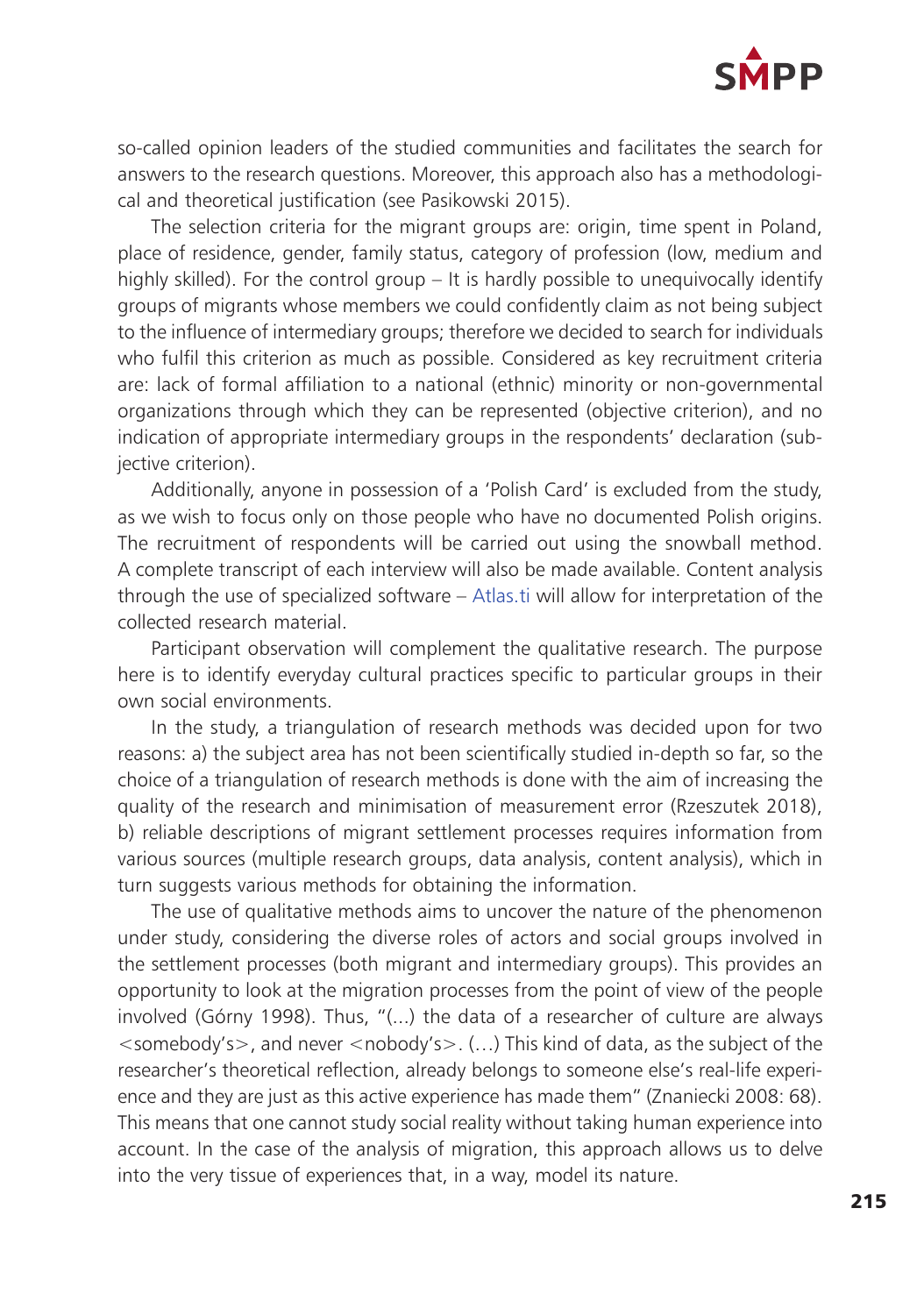#### **Summary**

The proposed analysis of settlement practices is to contribute to the current research on recent international migration. It takes into account the role of important groups that are culturally, ethnically and religiously close to migrants, which itself is innovative and the research will be carried out in locations which, due to their "tradition" of ethnic diversity and the process of "unfinished" urbanization, provide a unique social background for the analysis of factors that may influence the processes of settlement, including: the creation of social anchors, adaptation strategies, integration processes and identity transformations.

The category of "intermediary groups" plays a key role in this project. We are interested in its impact on settlement processes and its theoretical relationship with other concepts used in this proposal. Moreover, we believe that research material collected in the field study will provide us with data that will allow us to construct a typology of settlement practices. We intend to find out whether the category of "intermediary group" is a factor helping us to explain settlement strategies and the development of other important processes related to the phenomenon of migration.

#### **References**

- Andrejuk, K. (2017). *Przedsiębiorcy ukraińscy w Polsce: struktura i sprawstwo w procesie osiedlenia,* Warszawa: Wydawnictwo IFiS PAN.
- Andrejuk, K.., Winiarska A. (2020) *Sociology of Migration before and during the Pandemic "New Generation" of Theories of Migration and Adaptation in the Light of Contemporary Research Challenges, "Studia Migracyjne. Przegląd Polonijny"*, 4 (178) s. 17–26.
- Appadurai A. (2005). *Nowoczesność bez granic*. Kraków: Universita.
- Babbie, E. (2010). *The Practice of Social Research*. Wadsworth: Cengage Learning.
- Babiński G. (1988). Instytucje i organizacje polonijne, w: Kubiak H., Kusielewicz E., Gromada T., (red.), *Polonia amerykańska. Przeszłość i współczesność*. Wrocław i inne: Ossolineum, s. 177–202.
- Baran, M., & Boski, P. (2016). *Czy "inny" zawsze musi być obcy? Wpływ dystansu kulturowego na postawy etnicznych Polaków wobec osób czarnoskórych i ich kategoryzację, "Psychologia Społeczna"*, 2(37), 136–159.
- Barwińska-Małajowicz, A. i Tęcza, K. (2018) *Imigracja pracowników z Ukrainy do Polski dynamika i charakter zmian na podkarpackim rynku pracy*, "*Zeszyty Naukowe Wyższej Szkoły Ekonomiczno-Społecznej w Ostrołęce"*, 28: 259–277.
- Barwiński, M. (2014). *Podlasie jako region pogranicza, "Studia z Geografii Politycznej i Historycznej"*, (03), 281–306.
- Biemann, T., & Andersen, M. (2010). *Self-initiated foreign expatriates versus assigned expatriates: Two distinct types of international careers? "Journal of Managerial Psychology"*, 25(4), 430–448.

Bieniecki M. i in. (2015)., *Kierunki Integracji. Monitoring i ewaluacja działań integracyjnych w Polsce*, Gliwice: Instytut Studiów Migracyjnych.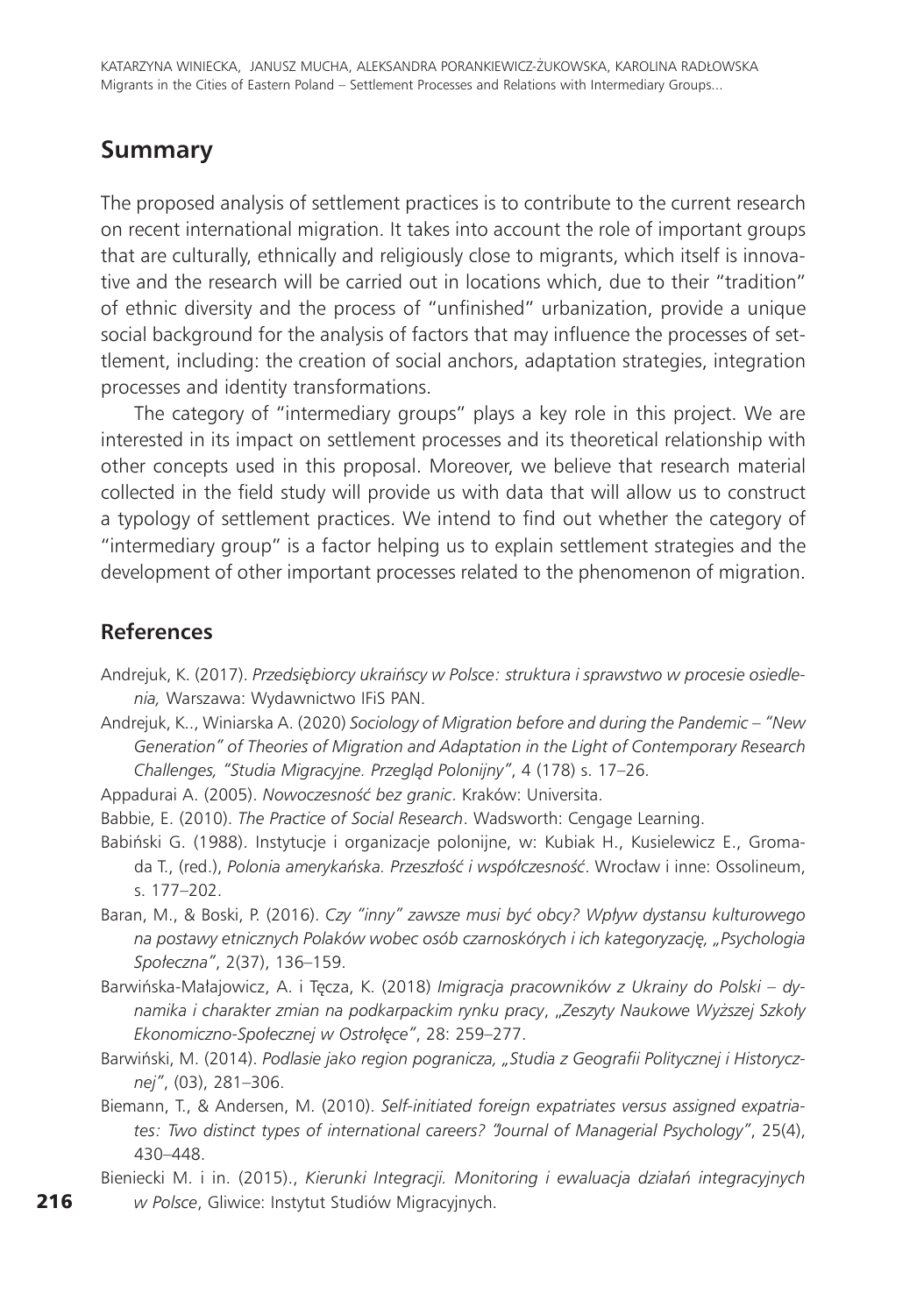

Bieniecki M., Pawlak M. (red). (2012). *Praktyki Integracji. Doświadczenia i perspektywy*, Warszawa: Caritas Polska.

Bieńkowska D., Ulasiński C., Szymańska J. (2010) *Trajektorie migracyjne województwa podkarpackiego*, Kraków: Wydawnictwo Centrum Doradztwa Strategicznego.

Blakely A. (2012). Postcolonial Immigration and Identity Formation in Europe since 1945. The Russian Variant, in: U. Bosma, J. Lucassen, G. Oostindie (red.), *Postcolonial Migrants and Identity Politics: Europe, Russia, Japan and the United States in Comparison*. New York: Berghahn Books.

Bohdanowicz S., i in. (1997) *Tatarzy muzułmanie w Polsce*, Gdańsk.

- Bourdieu, P. (2005). *Dystynkcja. Społeczna krytyka władzy sądzenia*, Warszawa: Wydawnictwo Naukowe Scholar.
- Boswell, C., Geddes, A. (2010). *Migration and mobility in the European Union*. New York i inne: Macmillan International Higher Education.
- Brubaker, R. (1995). Aftermaths of empire and the unmixing of peoples: historical and comparative Perspectives, Ethnic and Racial Studies 18(2), 189–218.
- Brunarska, Z. (2013). *Współczesne migracje na obszarze poradzieckim przez pryzmat koncepcji migracji poimperialnych, "Central and Eastern European migration review"*, 2(2), 39–54.
- Brzozowska, A. (2018). *Społeczne zakotwiczenie w klasowo-etnicznych formach tożsamości a integracja polskich i ukraińskich migrantów, "Studia Migracyjne-Przegląd Polonijny"*, 1 (167), s. 69–99.
- Burke, P., J., Stets, J., E., (2009). *Identity Theory*. Oxford: Oxford University Press.
- Castles, S. (2010). *Understanding global migration: A social transformation perspective, "Journal of ethnic and migration studies",* 36 (10), 1565–1586.
- Charmaz, Kathy (2009). *Teoria ugruntowana. Praktyczny przewodnik po analizie jakościowej*, Warszawa: PWN.
- Chmielewska I., Dobroczek G., Panuciak A. (2018). *Obywatele Ukrainy pracujący w Polsce raport z badania.* Warszawa: Departament Statystyki NBP.
- Cieslik, A., & Verkuyten, M. (2006). *National, ethnic and religious identities: Hybridity and the case of the Polish Tatars. "National Identities"*, 8(2), 77–93.
- Cieślińska B.(2005), Emigracja rodzinna z Armenii lub Czeczenii do Polski na przykładzie współczesnej imigracji w Białymstoku, w: Zamojski J. E. (red.), *Kobiety i młodzież w migracjach*, Warszawa, Wyd. Neriton.
- Dąbrowska A. (2020). *Raport z badań ankietowych cudzoziemców i cudzoziemek związanych z Lublinem w dobie COVID–19*, Lublin: Homo faber.
- Dane GUS, *Struktura narodowościowo etniczna, językowa i wyznaniowa mieszkańców Polski. Narodowy Spis powszechny 2011*[,](https://stat.gov.pl/files/gfx/portalinformacyjny/pl/defaultaktualnosci/5670/22/1/1/struktura_narodowo-etniczna.pdf) [https://stat.gov.pl/files/gfx/portalinformacyjny/pl/default](https://stat.gov.pl/files/gfx/portalinformacyjny/pl/defaultaktualnosci/5670/22/1/1/struktura_narodowo-etniczna.pdf)[aktualnosci/5670/22/1/1/struktura\\_narodowo-etniczna.pdf,](https://stat.gov.pl/files/gfx/portalinformacyjny/pl/defaultaktualnosci/5670/22/1/1/struktura_narodowo-etniczna.pdf) dostęp; 20.10.2020.
- Dane: UDSC a. [https://migracje.gov.pl/statystyki/zakres/polska/typ/dokumenty/widok/mapa/](https://migracje.gov.pl/statystyki/zakres/polska/typ/dokumenty/widok/mapa/rok/2020/rok2/2014/kraj/BY/?x=0.8856&y=1.696&level=1) [rok/2020/rok2/2014/kraj/BY/?x=0.8856&y=1.696&level=1](https://migracje.gov.pl/statystyki/zakres/polska/typ/dokumenty/widok/mapa/rok/2020/rok2/2014/kraj/BY/?x=0.8856&y=1.696&level=1) , dostęp: 12.10.2020.
- Dane: UDSC b. [https://migracje.gov.pl/statystyki/zakres/polska/typ/dokumenty/widok/mapa/rok/](https://migracje.gov.pl/statystyki/zakres/polska/typ/dokumenty/widok/mapa/rok/2020/rok2/2014/kraj/UA/?x=0.8889&y=1.3058&level=1) [2020/rok2/2014/kraj/UA/?x=0.8889&y=1.3058&level=1,](https://migracje.gov.pl/statystyki/zakres/polska/typ/dokumenty/widok/mapa/rok/2020/rok2/2014/kraj/UA/?x=0.8889&y=1.3058&level=1) dostęp: 12.10.2020.
- Diner H. (1998). Introduction to the Transaction Edition, (in:). Louis Wirth, *The Ghetto, New Brunswick and London*: Transaction Publishers, s. ix-lxii.
- Długosz, P. (2018). *Integracja ukraińskich studentów podejmujących naukę w Polsce, "Studia Migracyjne – Przegląd Polonijny",* 2: 67–92.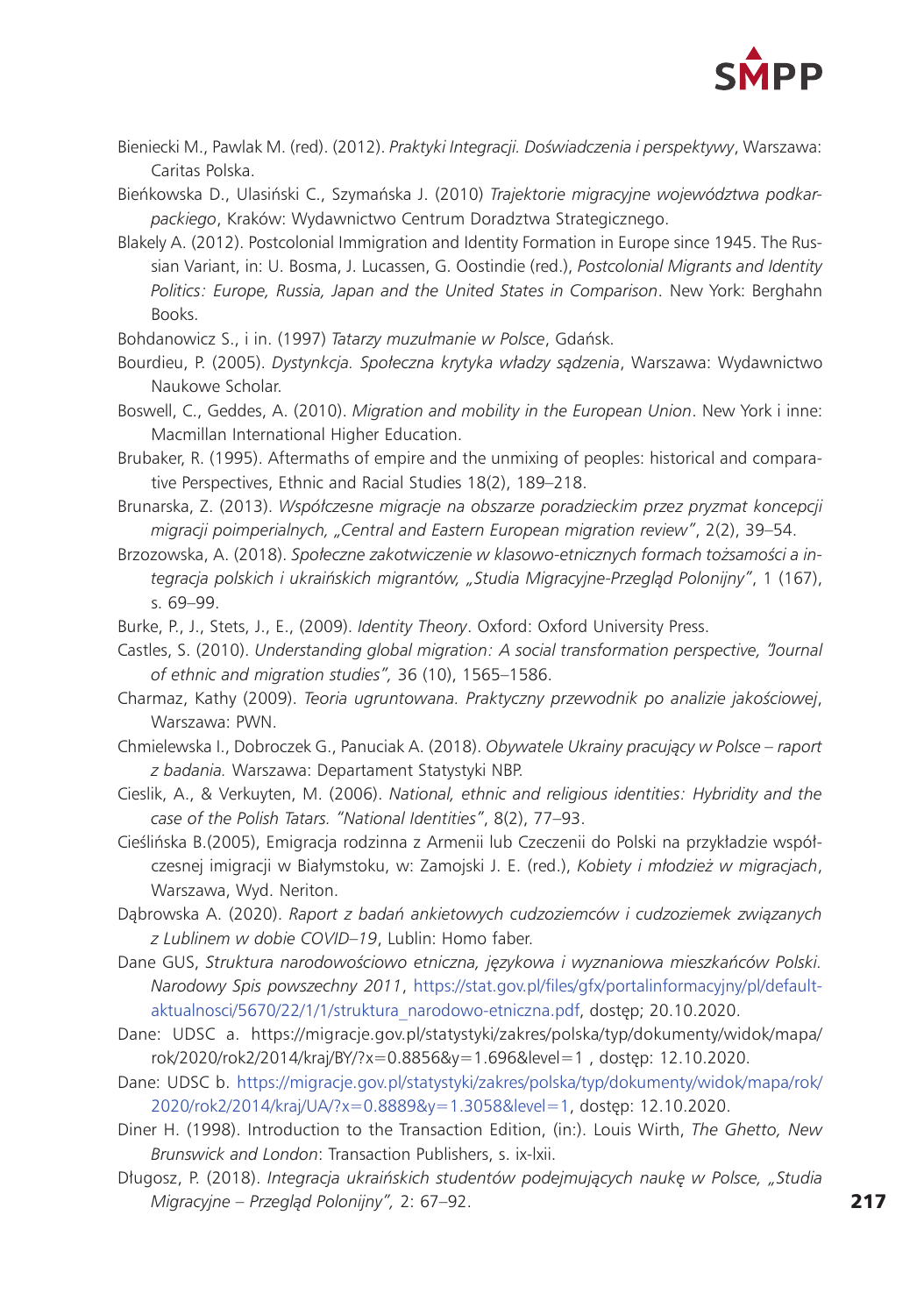- Doherty N., Richardson J. Thorn K. (2013). Self-initiated expatriation and self-initiated expatriates, in: *Career Development International* 18, 1: 97–112.
- Dolińska, A. (2017). *Wysoko wykwalifikowane migrantki z Ukrainy i Białorusi na pierwotnym rynku pracy w Polsce–przyczynek do badań, "Studia Humanistyczne AGH"* (od 2012), 16(1), 93–109.
- Duda-Jastrzębska A., Nazaruk-Napora M. (2019). *Niewidzialni mieszkańcy. Uczestnictwo cudzoziemców i cudzoziemek w życiu kulturalnym Lublina,* Lublin: Homo faber.
- Duszczyk M., Lesińska M., Stefańska R., Szczepański M., Szulecka M. (2010). Polityka migracyjna w Polsce oraz jej wpływ na napływ i osiedlanie się imigrantów, w: Górny A, Grabowska-Lusińska I., Lesińska M., Okólski M.. *Transformacja nieoczywista. Polska jako kraj imigracji,* Warszawa: Wydawnictwa Uniwersytetu Warszawskiego.
- Eade, J., Garapich M., Drinkwater S. (2006). *Class and Ethnicity: Polish Migrants in London*, London: CRONEM, University of Roehampton.
- Egierska, A. (2015). Tatarzy Krymscy wobec Rosji i Ukrainy podczas Euromajdanu i kryzysu krymskiego, w: *Państwo w państwie? Terytoria autonomiczne, państwa nieuznawane oraz ruchy separatystyczne w przestrzeni międzynarodowej*, red. Rączkiewicz M., Wydawnictwo Uniwersytetu Łódzkiego, Łódź .
- Fassmann, H., Haller, M., Lane, D. S. (Eds.). (2009). *Migration and mobility in Europe: trends, patterns and control*, Cheltenham: Edward Elgar Publishing.
- Fihel A., Kaczmarczyk P., Okólski M. (2007). *Migracje "nowych Europejczyków" teraz i przedtem*, Warszawa: Wydawnictwa Uniwersytetu Warszawskiego.
- Fihel A. (2006). *Przestrzenny wzorzec osiedlania się cudzoziemców w Polsce. "Studia Demograficzne"*, *nr 2,* s. 49–67.
- Florida R. (2010). *Narodziny klasy kreatywnej oraz jej wpływ na przeobrażenia w charakterze pracy, wypoczynku, społeczeństwa i życia codziennego*, Warszawa: Narodowe Centrum Kultury.
- Giddens A. (2001) Nowoczesność i tożsamość. Warszawa: WN PWN.
- Glaser, Barney G.; Strauss, Anselm L. (2009). *Odkrywanie teorii ugruntowanej. Strategie badania jakościowego,* Kraków: "NOMOS".
- Gordon Milton M. (1975) Toward a General Theory of Racial and Ethnic Group Relations, w: Glazer N., Moynihan D. P. (eds.), *Ethnicity. Theory and Experience*, Cambridge, Mass. and London, England: Harvard University Press, p. 84–111.
- Górny, A., Grabowska-Lusińska, I., Lesińska, M., & Okólski, M. red. (2010), *Transformacja nieoczywista. Polska jako kraj imigracji*, Warszawa: Wydawnictwo Uniwersytetu Warszawskiego.
- Górny A. (1998), *Wybrane zagadnienia podejścia jakościowego w badaniach nad migracjami, "CMR Working Papers"*, nr 20.
- Granovetter, M. (1985). *Economic Action and Social Structure: The Problem of Embeddedness. "American Journal of Sociology",* 91 (3): 481–510.
- Grzymala-Kazłowska, A. (2017). *From connecting to social anchoring: adaptation and "settlement" of Polish migrants in the UK. "Journal of Ethnic and Migration Studies"*, 44(2), 252–269.
- Grzymała-Kazłowska, A. (2016). *Social Anchoring: Immigrant Identity, Security and Integration Reconnected?, "Sociology"*, 50 (6), s. 1123–1139.
- Grzymala-Kazłowska, A. (2013). *Od tożsamości i integracji do społecznego zakotwiczenia propozycja nowej koncepcji teoretycznej, "CMR Working Paper",* Nr 64(122).
- Grzymała-Kazłowską A. (2015). *The role of different forms of bridging capital for immigrant adaptation and upward mobility. The case of Ukrainian and Vietnamese immigrants settled in Poland,* "*Ethnicities",* 3(15), s. 460–490.

218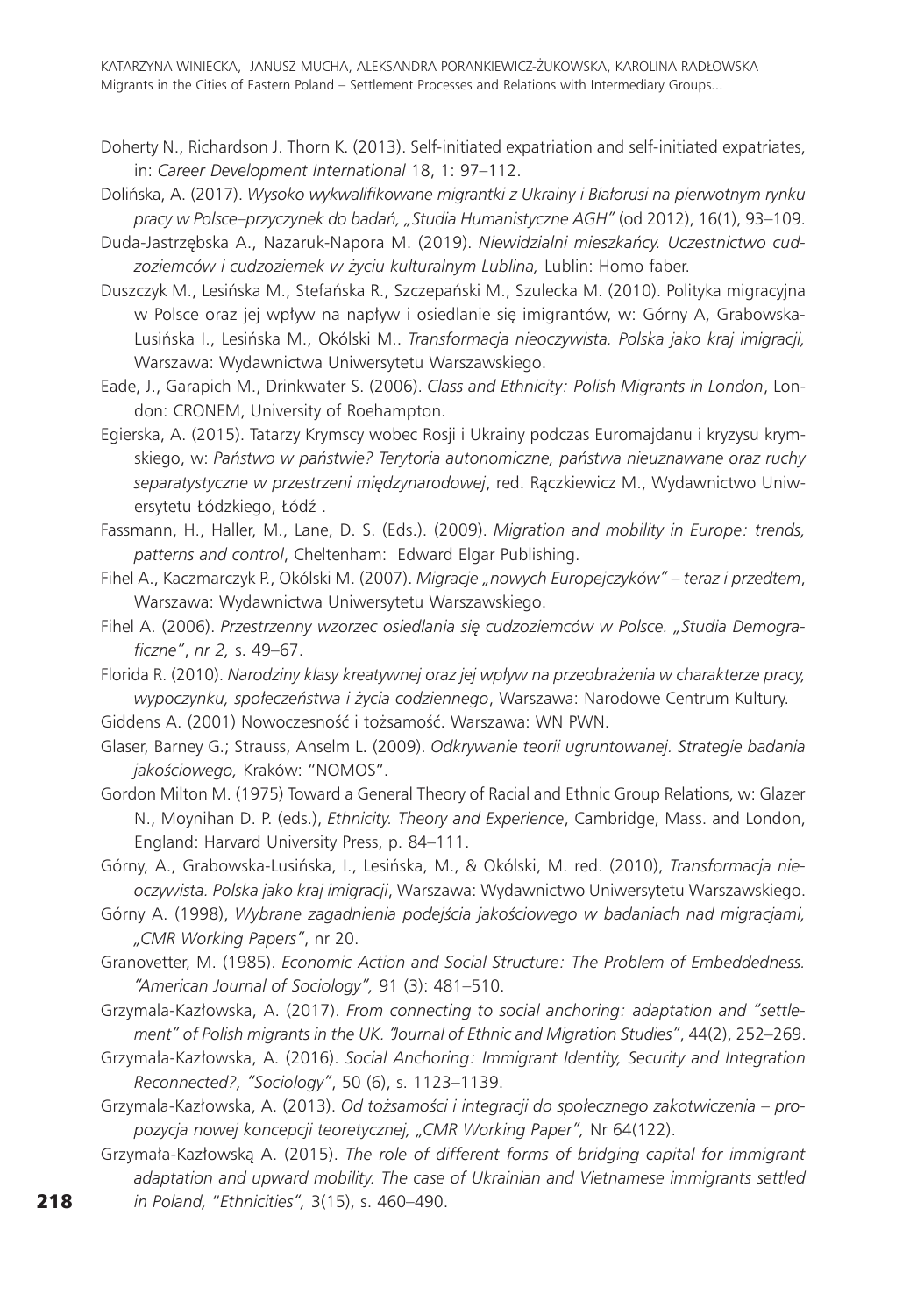

Grzymała-Moszczyńska H., Nowicka E. (red.) (1998). *Goście i gospodarze. Problemy adaptacji kulturowej w obozach dla uchodźców oraz otaczających je społecznościach lokalnych*, Kraków: "NOMOS".

Haberla M. (2019). *Cudzoziemcy na podlaskim rynku pracy-raport z badań*, Białystok: WUP.

- Horolets, A., Lesińska, M., Okólski, M. (2018), *Raport o stanie badań nad migracjami w Polsce po 1989 roku*, Warszawa: Komitet Badań nad Migracjami PAN.
- Inglot-Brzęk E., Stopa M. (2015). Nowe konteksty "starych" pograniczy. Przypadki ukraińskich studentów w rzeszowskiej uczelni, w: Chudzik, A. (red.), *Na pograniczach. Kulturowe obrazy ludzi i miejsc*, Sanok:Wydawnictwo PWSZ, s. 229–246.
- Januszewska E. (2010). *Dziecko czeczeńskie w Polsce. Między traumą wojenną a doświadczeniem uchodźstwa*, Toruń: Wydawnictwo Adam Marszałek.
- Jaźwińska E. (2000), *Metody ilościowe w badaniach nad migracjami międzynarodowymi, "CMR Working Papers"*, nr 36, s. 4.
- Joerges B., Karsten D. (1975). *Editorial: Tourismus und Kulturwandel, "Zeitschrift für Kulturaustausch"*, 28:3 s. 6.
- Kamocki J., Miśkiewicz A., (2004). *Tatarzy Słowiańszczyzną obłaskawieni*, Kraków: Universitas.
- Kawa M. (2009). *Lublin is friendly. Raport*. Lublin: Homo Faber.
- Kolasińska, E. (2011). *Kompetencje a rynek pracy i struktura społeczna, "Acta Universitatis Lodziensis. Folia Sociologica"*, 38, 91–103.
- Konecki K. (2000), *Studia z metodologii badań jakościowych. Teoria ugruntowana*, Warszawa: WN PWN.
- Korinek, K., B. Entwisle, and A. Jampaklay. (2005). *Through Thick and Thin: Layers of Social Ties and Urban Settlement among Thai Migrants, "American Sociological Review"*, 70: 779–800.
- Krawczyńska- Butrym Z., Ogryzko-Wiewiórkowska M., Butrym M. (2012) *Wyjazdy Polaków- przyjazdy Ukraińców. Lokalne problemy migracyjne na Lubelszczyźnie*: Wydawnictwo Uniwersytetu Marii Curie-Skłodowskiej, Lublin.
- Kruk, M. (2020). *Dlaczego studenci zagraniczni wybierają Lublin? Opinie młodzieży z krajów Partnerstwa Wschodniego o studiach w Lublinie. "Studia Migracyjne – Przegląd Polonijny"* nr 1.
- Kruk M. (2014). Lublin miasto wyboru i studiowania, (w:), Z. Kawczyńska-Butrym (red). *Studenci zagraniczni – dwie strony księżyca*. Lublin: Wydawnictwo UMCS, s. 155–168
- Kubiciel-Lodzińska, S. (2017). *Skłonność cudzoziemców do podejmowania pracy i osiedlania się w województwie opolskim, "Studia Ekonomiczne"*, 309, 109–121.
- Kulik K., Skrzypczak P. (2011*). Raport z monitoringu funkcjonowania cudzoziemców i cudzoziemek w Lublinie*. Lublin: Homo Faber.
- Kwok-Bun, C., & Plüss, C. (2013). *Modeling migrant adaptation: Coping with social strain, assimilation, and non-integration, "International sociology"*, 28(1), 48–65.
- Malikowski M., Palak M., Kinal J., Halik J. (eds.). (2015). *Wybrane problemy współczesnych miast: kultura, symbolika, promocja*. Rzeszów: Uniwersytet Rzeszowski.
- Matacz A. (2014). Studenci zagraniczni w Polsce i Lublinie ich pochodzenie i rzeczywiste wybory kierunków kształcenia, (w:), Z. Kawczyńska-Butrym (red*). Studenci zagraniczni – dwie strony księżyca.* Lublin: Wydawnictwo Uniwersytetu Marii Curie-Skłodowskiej s. 55–72.

Merton R. (1938). *Social structure and anomie. "American Sociological Review"* 3(5): 672–682.

Merton, R. K. (2002). *Teoria socjologiczna i struktura społeczna*, tłum. E. Morawska, J. Wertenstein-Żuławski, Warszawa: PWN.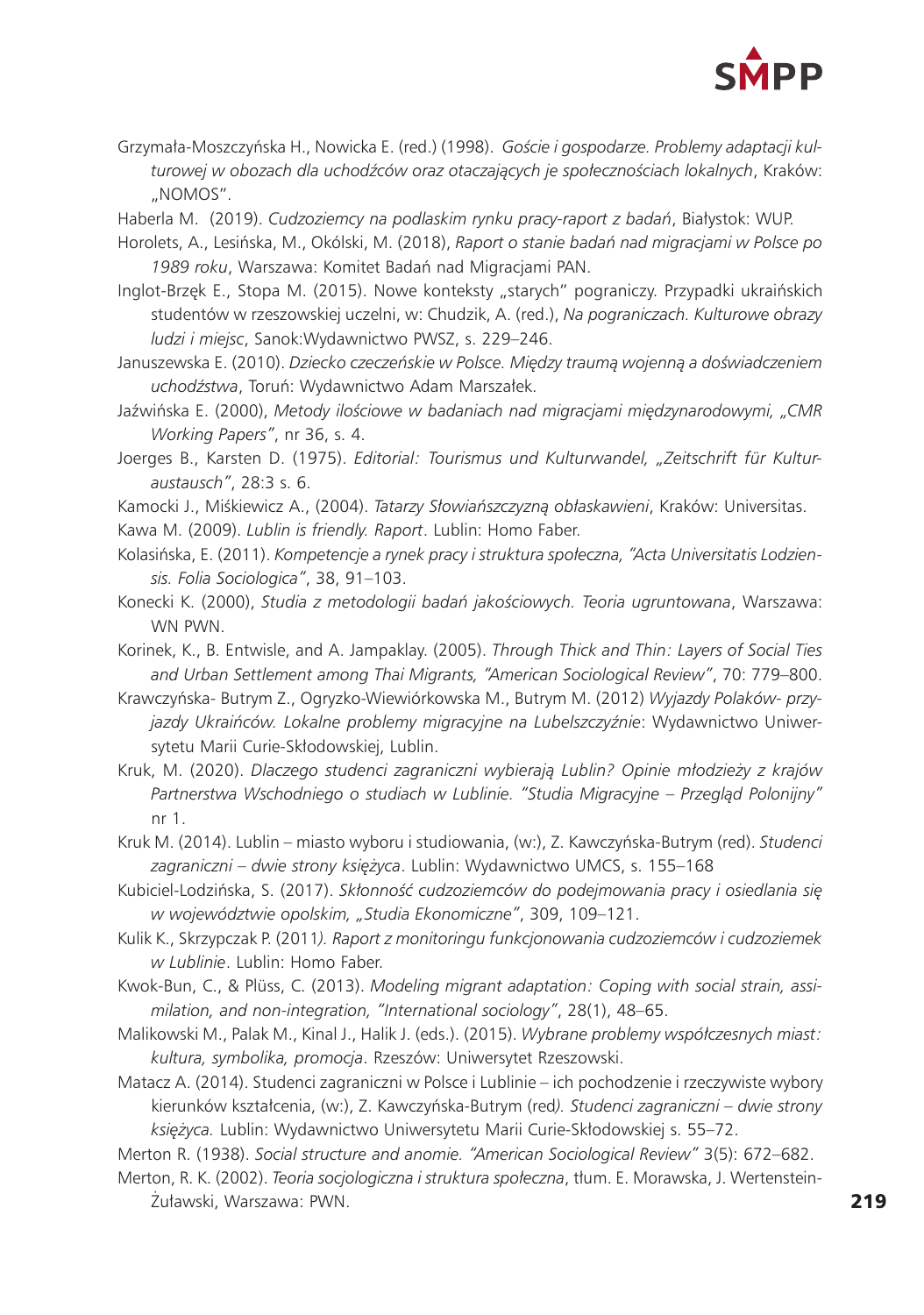Katarzyna Winiecka, Janusz Mucha, Aleksandra Porankiewicz-Żukowska, Karolina Radłowska Migrants in the Cities of Eastern Poland – Settlement Processes and Relations with Intermediary Groups...

- Mironowicz, E. (2015). Sojusz interesów. Stosunki białorusko‑rosyjskie 1991‑2014. *Studia z Dziejów Rosji i Europy Środkowo-Wschodniej*, 50(2), 119–143.
- Miśkiewicz A. (1990). *Tatarzy polscy 1918–1939. Życie społeczno-kulturalne i religijne*, Warszawa: WN PWN.
- Niedźwiedzki, D. (2010). *Migracje i tożsamość: Od teorii do analizy przypadku*, Kraków: "NOMOS".

Nowak-Dziemianowicz, M., (2016). Tożsamościowe praktyki scalające w sytuacji permanentnej zmiany, w: Melosik Z., Szymański M. J., (red.), *Tożsamość w warunkach zmiany społecznej*, Warszawa: Wydawnictwo Akademii Pedagogiki Specjalnej.

- Olsen, W. (2004). *Triangulation in social research: qualitative and quantitative methods can really be mixed, "Developments in Sociology"* 20, 103–118.
- Pasikowski, S. (2015). *Czy wielkość jest niezbędna? O rozmiarze próby w badaniach jakościowych., "Przegląd Badań Edukacyjnych"*, nr 21 (2/2015), s. 195–211.
- Przygodzka R. (2012). *Problemy migracyjne miast w regionach peryferyjnych (na przykładzie miasta Białystok). "Zeszyty Naukowe/Uniwersytet Ekonomiczny w Poznaniu"*, (245), 75–90.
- Radłowska K. (2016). *Tatarzy polscy. Ciągłość i zmiana*. Białystok: Fundacja Sąsiedzi.

Rożnowski B.: Strategie adaptacyjne studentów z Ukrainy: przykład lubelski, (w:), Z. Kawczyńska-Butrym (red). *Studenci zagraniczni – dwie strony księżyca*. Lublin: Wydawnictwo UMCS, s. 141–154.

Rudnicka, M. (2015). *Struktura demograficzna i społeczno-zawodowa mniejszości ukraińskiej w Polsce. "De Securitate et Defensione. O Bezpieczeństwie i Obronności"*, 1(1), 131–150.

- Ryan, L. (2018), *Differentiated embedding: Polish migrants in London negotiating belonging over time, "Journal of Ethnic and Migration Studies"*, 44(2), 233–251.
- Ryan, L. (2019). *Narratives of settling in contexts of mobility: A comparative analysis of Irish and Polish highly qualified women migrants in London, "International Migration"*, 57(3), 177–191.
- Rzeszutek, I. (2018). *Triangulacja w badaniach społecznych*. Młoda Humanistyka, 12 (2).
- Sadowski A. (1997). *Identyfikacja narodowa na pograniczu polsko-białoruskim, "Studia Etnologiczne i Antropologiczne"*, 1, s. 115–127.

Sadowski A., (2019). *Społeczeństwo wielokulturowe z perspektywy pogranicza*. Kraków: NOMOS.

- Sadowski Andrzej (1981). *Przejawy ruralizacji miasta uprzemysłowionego: (na przykładzie Białegostoku)*, Białystok: Sekcja Wydawnicza Filii UW w Białymstoku.
- Sahadeo J. (2007). Druzhba Narodov or Second-class Citizenship? Soviet Asian Migrants in a Postcolonial World, "Central Asian Survey26", (4): 559–579.
- Saifullayeu A., Giczan T, (2020). *Białorusini w Polsce "migranci idealni",* [https://www.onet.pl/](https://www.onet.pl/informacje/nowaeuropawschodnia/bialorusini-w-polsce-migranci-idealni/487tqr6,30bc1058?fbclid=IwAR0JMXfm3_fetiYn3JOSzjTppjm9rTkGbX7XHzPlqcTGtznDqH8NRliFAOY) [informacje/nowaeuropawschodnia/bialorusini-w-polsce-migranci-idealni/487tqr6,30bc1058](https://www.onet.pl/informacje/nowaeuropawschodnia/bialorusini-w-polsce-migranci-idealni/487tqr6,30bc1058?fbclid=IwAR0JMXfm3_fetiYn3JOSzjTppjm9rTkGbX7XHzPlqcTGtznDqH8NRliFAOY) [?fbclid=IwAR0JMXfm3\\_fetiYn3JOSzjTppjm9rTkGbX7XHzPlqcTGtznDqH8NRliFAOY](https://www.onet.pl/informacje/nowaeuropawschodnia/bialorusini-w-polsce-migranci-idealni/487tqr6,30bc1058?fbclid=IwAR0JMXfm3_fetiYn3JOSzjTppjm9rTkGbX7XHzPlqcTGtznDqH8NRliFAOY) , [access: 20.10.2020]

Sassen S. (1991). *The Global City. New York, London, Tokyo*, Princeton: Princeton University Press.

- Siciński, A. (1989), Kompetencje kulturowe i ich funkcje, w: *Kultura artystyczna a kompetencje kulturowe*, Kostyrko T. Szpociński A., (red.), Warszawa: Wydawnictwa Centralnego Ośrodka Metodyki Upowszechniania Kultury, s. 119–122.
- Strzelecki P. (2020). *Imigranci w polskiej gospodarce raport z badań ankietowych*. Warszawa: Departament Statystyki NBP.
- Szymańska G., Korolko D.(2015). *Inteligentne miasta: idea, koncepcje i wdrożenia*, Toruń: Wydawnictwo Naukowe Uniwersytetu Mikołaja Kopernika.